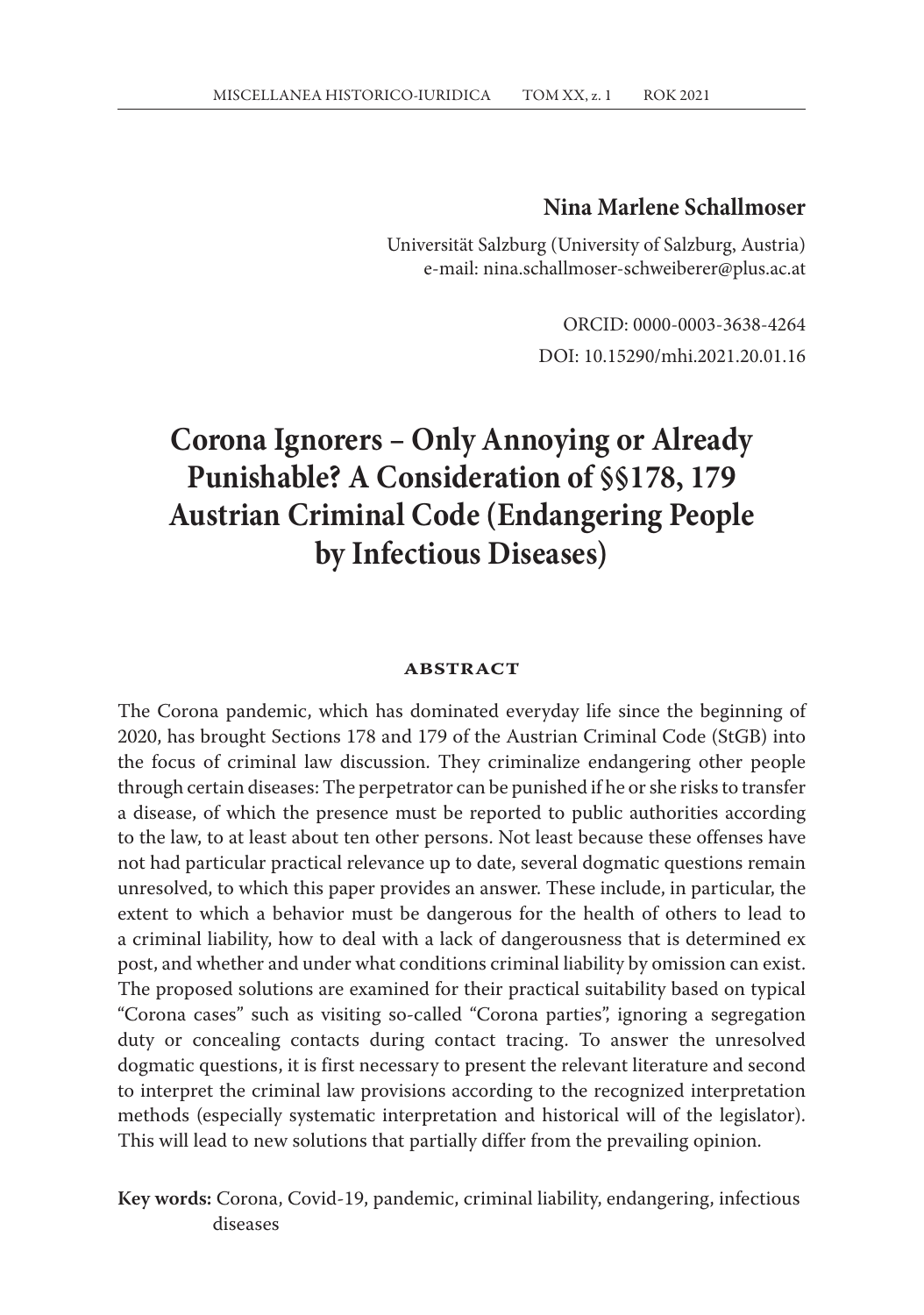# **Introduction<sup>1</sup>**

The Corona pandemic has dominated daily life since the beginning of 2020. In the general interest of "solidarity" and "common good", individual freedoms that have long been taken for granted are being withdrawn from each and every person. Anyone who refuses to obey these commandments – in addition to administrative penalties – also will be confronted with criminal penalties under certain circumstances, especially if a mere ignorance of the common good turns into a common danger for others. The current situation, apart from offenses against life and limb (§§75, 83 et seq. Austrian Criminal Code, short: StGB<sup>2</sup>), moves above all §§178, 179 StGB from a criminal statistics side stage to the center of the judicial desks. These provisions criminalize the (intentional or negligent) endangerment of people by certain diseases. Not least because of their lack of practical relevance, they raise a whole series of doctrinal questions that are sometimes answered in very different ways.

The following paper therefore concentrates on §§178, 179 StGB. After a presentation of the dogmatic questions (1.1.), a brief look is taken at the structure of the offenses of §§178, 179 StGB (1.2.), before the problems mentioned are to be countered with possible solutions<sup>3</sup> (1.3.-3.). In a further step, the practical suitability of these approaches is examined in the light of current examples of "Corona" (4.), before a conclusion finalizes the discussion.

<sup>1</sup> The content of this paper was initially presented on March 26, 2021, as a lecture at the habilitation colloquium for obtaining the venia for "Criminal Law and Criminal Procedure Law". The paper is already published in German in the Austrian Law Journal (ALJ): N. Schallmoser-Schweiberer, *Corona-Sünder – "Gehtʹs noch?!" oder schon strafbar?*, "Austrian Law Journal" 2021, 102. 2 In practice, there will be few convictions for these offenses because it will hardly ever be possible to

establish a causal link between misconduct of one person infected with Corona and damage to the health of another person. Due to the highly variable incubation periods, a frequently incomplete contact tracing and the fact that a person has rarely transmissible contact with only one other person within a period of about two weeks so that an infection due to other circumstances can be excluded, it will often remain an attempt (especially according to §§15, 83 f StGB).

<sup>3</sup> Some of these approaches can already be found in current literature; Cohen and Rebisant, for example, base the potential for risk on whether "suspicious circumstances beyond the current pandemic situation" (freely translated from German) exist for the individual. Cohen also speaks of concrete suspicious facts; L. Cohen, *Isolation, Quarantäne, Coronapartys – Anwendbarkeit der §§178 f StGB bei Missachtung von COVID-19-Verkehrsbeschränkungen*, "Journal für Strafrecht" 2020, 206 (similar also in "COVID-19 und Recht" 2020, vol. 24); and following her, G. Rebisant, *Strafrechtliche Risiken aufgrund COVID-19*, "Grauzonen" 2020, vol. 22, 76.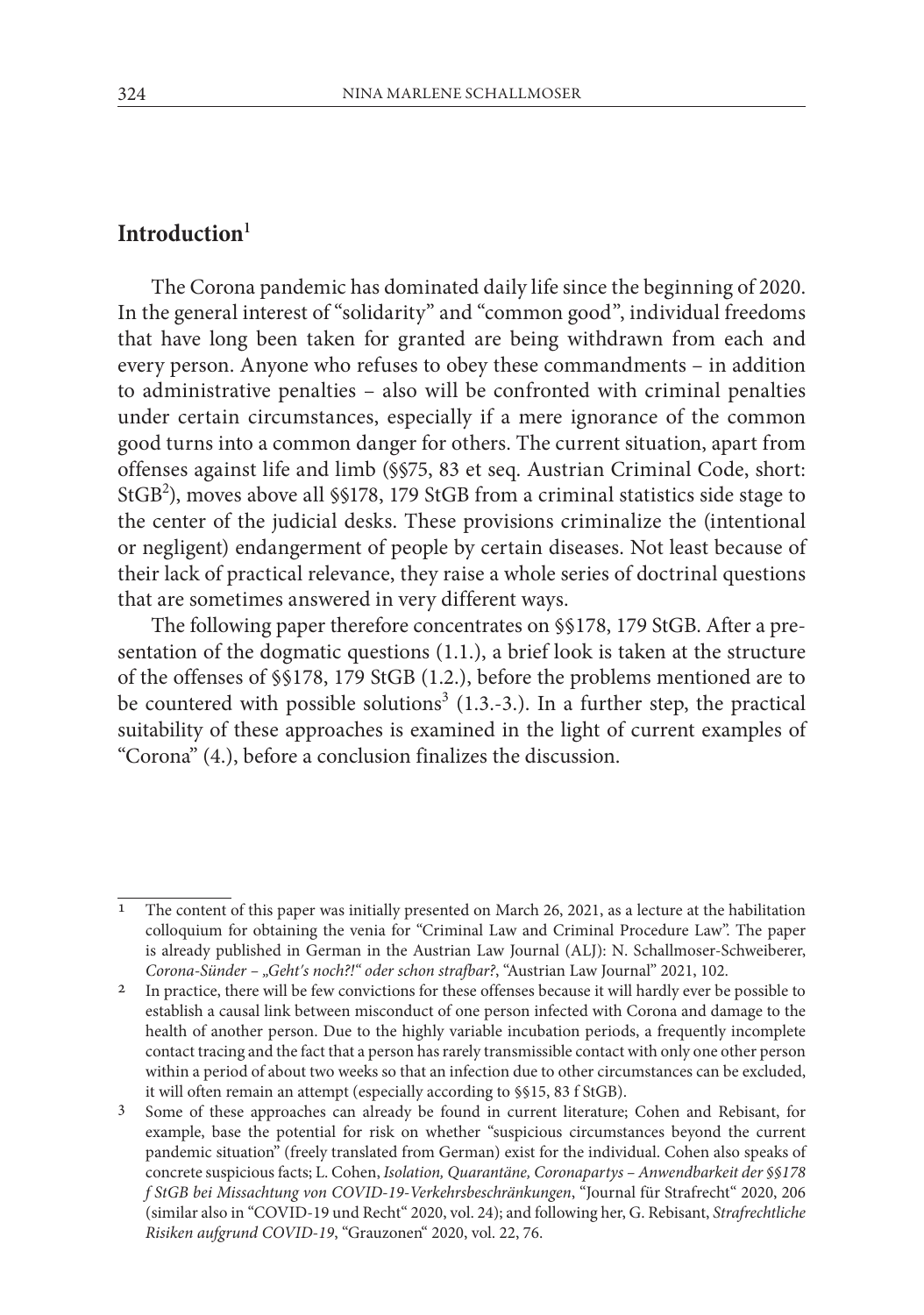## **1. Basics**

## *1.1. Problem definition*

It is initially unclear who can be a perpetrator of §§178, 179 StGB (see 1.3.). It is questionable whether, in addition to a person who suffers from a certain disease that must be disclosed, a non-infected contact person can also be criminally liable simply by maintaining contact with a person with the disease that is suitable for transmission. The prevailing opinion<sup>4</sup> denies this with the argument that the offenses could not be realized at all without the involvement of at least two persons; the non-infected contact person is thus unpunishable as a so-called necessary co-actor ("notwendig Mitwirkender"). New views<sup>5</sup> affirm criminal liability: According to these views, it is not a question of necessary cooperation. Rather, the contact person can also commit the general offenses of §§178, 179 of the Criminal Code, because the risk of transmission to others already exists if only one's own infection is at risk.

Furthermore, it is disputed which acts show an (abstract) risk suitability within the meaning of §§178, 179 StGB (see 2.1. and 2.). The law does not provide for a "minimum risk" of a transfer which leads to a punishment. Rather, an extremely low probability that the disease could spread is prima facie sufficient to constitute a criminal offense. However, a look firstly at any rules or sanction mechanisms under administrative criminal law and secondly at certain risks that are simply unavoidable from a medical point of view shows that not every minimal risk, that human behaviour could lead to the spread of a disease, should give rise to criminal liability. The question is therefore, at which Archimedean point the punishability according to the StGB should begin.

It is also open how those cases are to be classified in terms of criminal law in which the behaviour of the perpetrator was abstractly dangerous at the time of the crime and thus suitable of causing the spread of a disease, but it subsequently turns out (especially at the time of the verdict) that this suitability was not given, first and foremost because the perpetrator did not carry the disease (further 2.3.). Voices in the literature<sup>6</sup> and initial judicial decisions<sup>7</sup> assume that the

<sup>4</sup> Instead of many, M. Flora, §178, [in:] O. Triffterer, C. Rosbaud, H. Hinterhofer (eds.), *Salzburger Kommentar zum Strafgesetzbuch*, No. 41, Vienna 2019; D. Kienapfel, K. Schmoller, *Strafrecht Besonderer Teil III*, Vienna 2009, §§178-179 No. 17; V. Murschetz, *§179*, [in:] F. Höpfel, E. Ratz (eds.), *Wiener Kommentar zum Strafgesetzbuch*, Vienna 2020, No. 8, each using the example of HIV.

<sup>5</sup> L. Cohen, "Journal für Strafrecht" 2020, 207 (similarly also in "COVID-19 und Recht 2020", vol. 24); G. Rebisant, Grauzonen 2020, 76: "Aggravating this is the fact that even that person may be liable to prosecution who has neither an infection nor a suspicion of infection if he or she comes into contact with a person infected or suspected of infection." (freely translated from German).

<sup>6</sup> L. Cohen, "Journal für Strafrecht" 2020, 209 (similarly also in "COVID-19 und Recht" 2020, vol. 24); following her, E. Ayasch, *COVID-19 – eine Renaissance für §§178, 179 StGB?*, "Zeitschrift für Gesundheitsrecht" 2020, 54, 56.

<sup>7</sup> Judgment of the Higher Regional Court Graz of 5 June 2021, 1 Bs 10/21m; on this decision N. Schallmoser, "Juristische Blätter" 2021; Judgment of the Higher Regional Court Linz of 22 April 2021, 7 Bs 48/21i.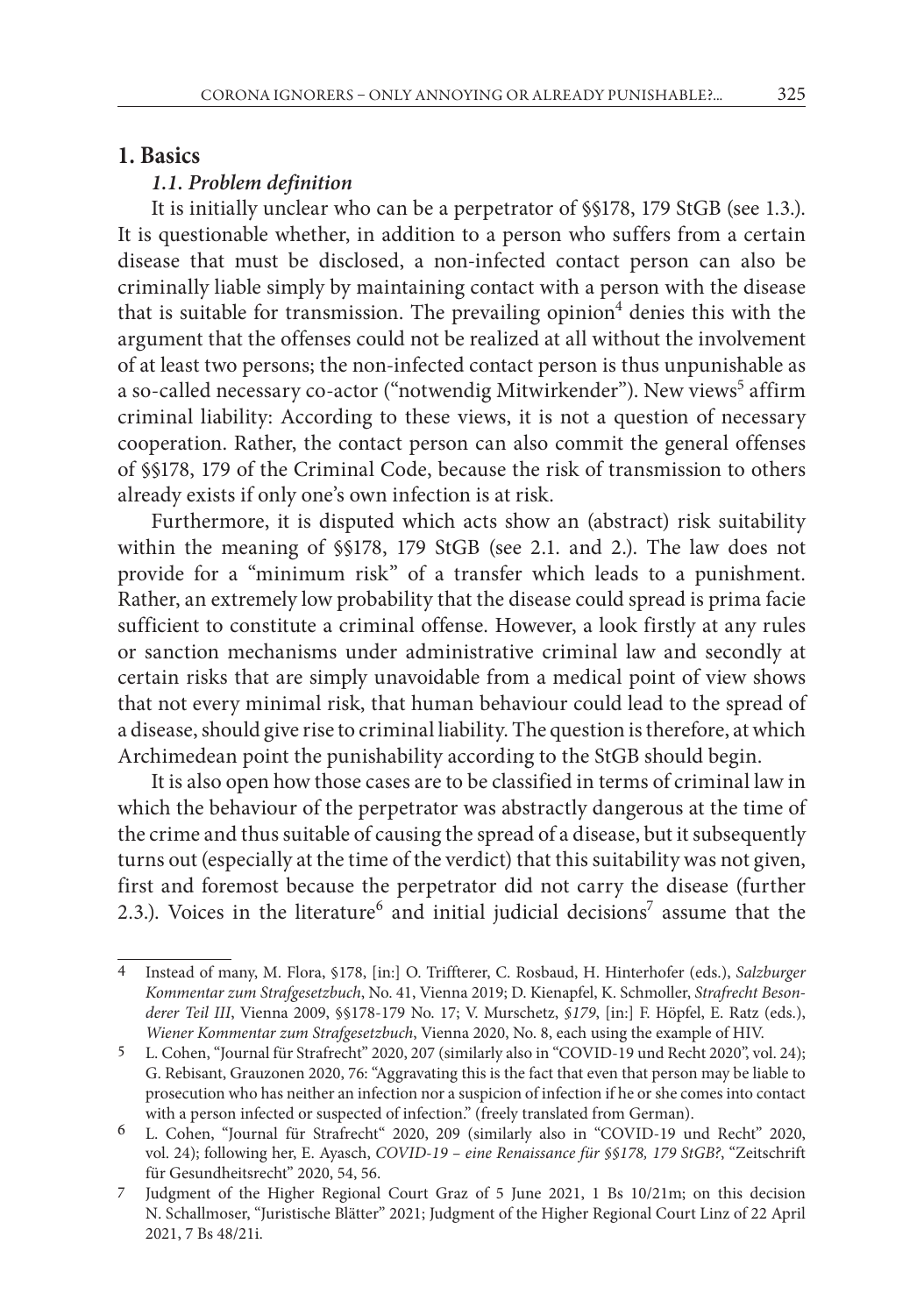perpetrator is not liable to prosecution in these cases if he or she was not infected with the transmissible disease at all, but was healthy. Two strands of reasoning for this approach are emerging: some deny the abstract dangerousness of the perpetrator's behaviour. For the others, the objective condition of criminal liability does not apply if there is no infection at all.

Finally, a look at the relevant literature on §§178, 179 StGB shows that there is an unanimous agreement that both offenses can also be committed by omission.<sup>8</sup> Mostly this is affirmed undiscussed under the conditions of §2 StGB. §2 of the Criminal Code states that a person can be punished for causing a success even if he or she has not brought it about by doing something, but by omitting to do something, i.e. by doing nothing. The prerequisite is always that the perpetrator would have been obligated by the legal system to act for certain reasons – a socalled guarantor position is required (in particular arising from law, contract or inference).9 §2 StGB is consequently linked to a success by omission, but §§178 and 179 are no offenses that require a "success", as will be shown below (1.2.). Therefore, §2 StGB does not fit (more on this in IV.).

# *1.2. Offense structure of §§178, 179 StGB*

According to §§178 and 179 StGB, anyone who intentionally or negligently commits an act that is likely to cause the risk of spreading a disease among people is liable to prosecution if the disease is of a type that is subject of at least limited disclosure to an authority. The collective legal interest of life and health of the members of the general public is protected.<sup>10</sup>

Accordingly, the objective elements of the offense require an action that could typically cause the danger that a disease will spread among several people. The disease must therefore firstly be potentially transmissible from person to person via a pathogen. Secondly, the punishability starts from a possible spreading effect to about ten persons different from the perpetrator, who could be endangered.<sup>11</sup> In the subjective elements of the offense, it is sufficient for §178

<sup>8</sup> M. Flora, op. cit., §178 No. 43, §179 No. 11; D. Kienapfel, K. Schmoller, op. cit., §§178-179 No. 7; A. Tipold, §178, [in:] O. Leukauf, H. Steininger (eds.), *Strafgesetzbuch-Kommentar*, No. 8, Vienna 2017.

<sup>9</sup> Instead of many others, M. Hilf, *§2*, [in:] F. Höpfel, E. Ratz (eds.), *Wiener Kommentar zum Strafgesetzbuch*, Vienna, No. 1 ff; E. Steininger, *§2*, [in:] O. Triffterer, C. Rosbaud, H. Hinterhofer (eds.), *Salzburger Kommentar zum Strafgesetzbuch*, Vienna, No. 1 ff; M. Stricker, *§2*, [in:] O. Leukauf, H. Steininger (eds.), *Strafgesetzbuch-Kommentar*, Vienna 2017, No. 1 ff. <sup>10</sup> See M. Flora, op. cit., §178 No. 5; H. Hinterhofer, *Zur Strafbarkeit von Sexualkontakten* 

*HIV-infizierter Personen nach den §§178, 179 StGB*, "Journal für Rechtspolitik" 2002, 99; H. Hinterhofer, C. Rosbaud, *Strafrecht Besonderer Teil II*, Vienna 2016, §§178, 179 No. 1; V. Murschetz, op. cit., §179 No. 1; partially different: D. Kienapfel, K. Schmoller, op. cit., §§178-179 No. 1; A. Tipold, op. cit., §178 No. 1. 11 M. Flora, op. cit., §178 No. 10; D. Kienapfel, K. Schmoller, op. cit., §§178-179 No. 5; V. Murschetz*,* 

op. cit., §179 No. 3.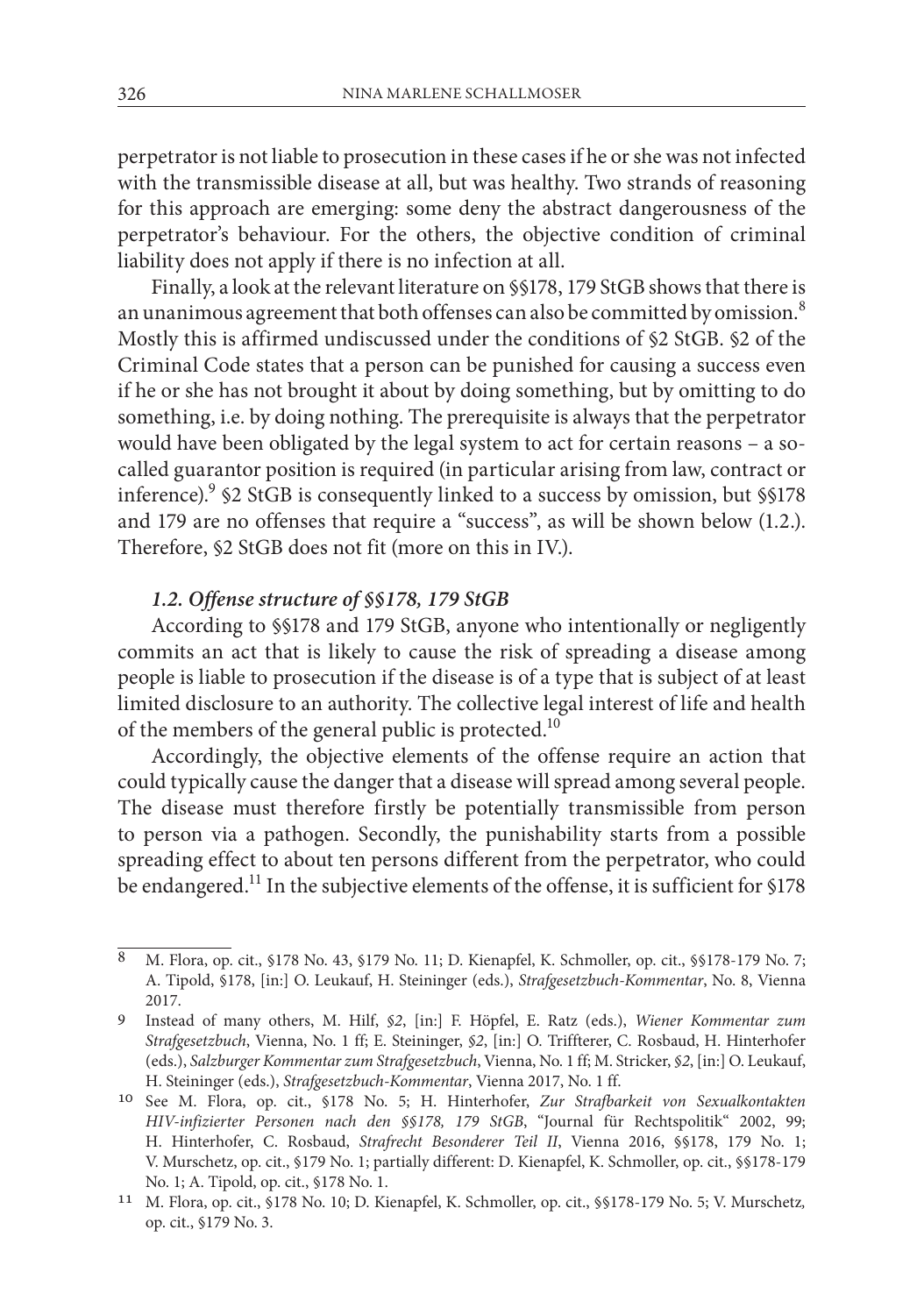StGB that the perpetrator seriously believes that the disease is transmissible and that the behaviour is dangerous, and accepts both. The negligence variant of §179 StGB is already fulfilled if the offender could have recognized both. The offenses anchor an objective condition of punishability: The transmissible disease must belong according to its kind to the at least limitedly notifiable or reportable<sup>12</sup> diseases. Whether such a disease exists in detail is determined by relevant laws outside the StGB, such as the EpidemieG<sup>13</sup> or the AIDS-G<sup>14</sup>. According to a decree of the Minister of Health<sup>15</sup>, Covid-19, which can be transmitted by the pathogen SARS-CoV-2, also belongs to the notifiable diseases according to §1 para 1 No. 1 EpidemieG. The offender must neither subjectively recognize nor be able to recognize this circumstance.

From the wording of the offense, it is clear that §§178 and 179 StGB are so-called abstract endangerment offenses (abstrakte Gefährdungsdelikte).<sup>16</sup> Because the wording explicitly refers to the mere dangerousness of the perpetrator's behaviour, it must be examined for criminal liability whether ex ante, from the perspective of a participating observer<sup>17</sup>, there is a behaviour that could theoretically cause the spread of the disease. Conversely, it is not relevant whether the behaviour in retrospect actually became "dangerous" for other persons or whether it even led to an infection of other persons (no so-called "success" required).<sup>18</sup> This strictness of the objective criteria is considerably limited by the objective obligation to notify or report. Otherwise, it would be forbidden to greet another person with a kiss when having sniffles. Applied to "Corona cases", for example, anyone who goes shopping or allows visits despite being aware of a Covid-19 infection is criminally liable.

<sup>12</sup> The terms are synonymous because they both mean a substantively identical duty to inform an authority; however, the different laws that provide for such a duty use both terminologies. For an overview of diseases subject to disclosure in Austria, see https://www.sozialministerium.at/Themen/ Gesundheit/Uebertragbare-Krankheiten/Rechtliches.html (accessed: 04.06.2021).

<sup>13</sup> Epidemiegesetz 1950, "Federal Law Gazette" No. 186/1950 as amended by "Federal Law Gazette" I No. 104/2020.

<sup>14</sup> AIDS-Gesetz 1993, "Federal Law Gazette" No. 728/1993.

<sup>15</sup> 15. Verordnung des Bundesministers für Arbeit, Soziales, Gesundheit und Konsumentenschutz betreffend anzeigepflichtige übertragbare Krankheiten 2020, "Federal Law Gazette" II 2020, No. 15.

<sup>16</sup> A. Birklbauer, Chapter 16, [in:] R. Resch (ed.), *Das Corona-Handbuch – Österreichs Rechtspraxis zur aktuellen Lage*, Vienna 2020, No. 18; M. Flora, op. cit., §178 No. 3, 14, §179 No. 2; H. Hinterhofer, C. Rosbaud, op. cit., §§178, 179 No. 2; D. Kienapfel, K. Schmoller, op. cit., §§178-179 No. 8; V. Murschetz, op. cit., §179 No. 1; A. Tipold, op. cit., §178 No. 8.

<sup>17</sup> ZB M. Flora, op. cit., Vorbem §§169 ff No. 40 f (only for the dangerousness of the action); H. Hinterhofer, C. Rosbaud, op. cit., Vorbem §§169 ff No. 4; D. Kienapfel, K. Schmoller, op. cit., Vorbem §§169 ff No. 30 (only for the dangerousness of the action).

<sup>18</sup> Instead of many others, M. Flora, op. cit., Vorbem §178 No. 14; V. Murschetz, op. cit., §179 No. 2.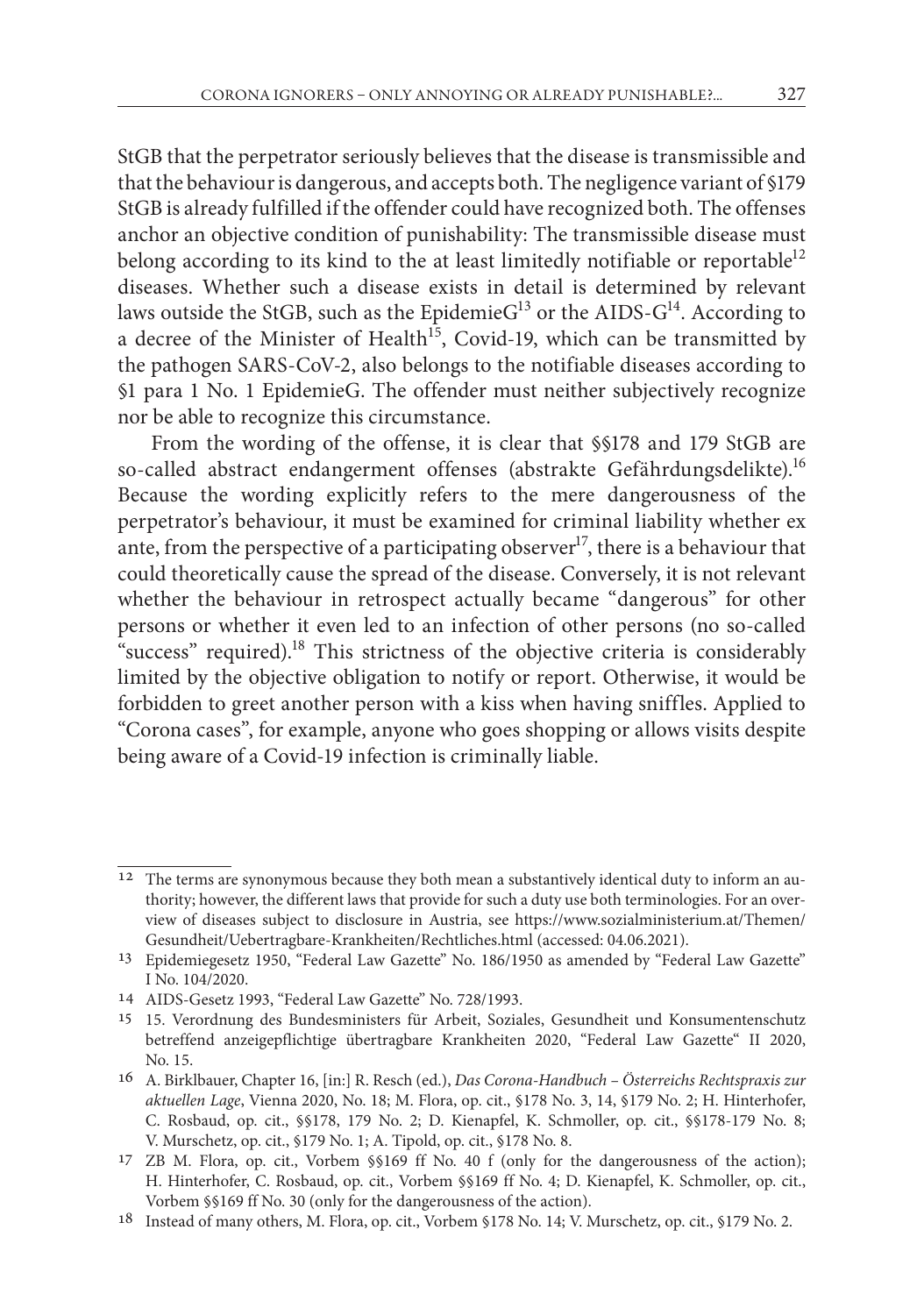## *1.3. Contact persons: Self-endangerment not sufficient*

According to the unambiguous wording of §§178 and 179 StGB, anyone can be a perpetrator regardless of certain specific characteristics. Both offenses are (undisputedly<sup>19</sup>) so-called general offenses (Allgemeindelikte), because the elements of the offense do not refer to any individual requirements for the quality of the subject. Irrespective of this, the prerequisite for the criminal liability of the offender is an abstractly dangerous behaviour for the health of the members of the general public. Of course, the offense can only be realized if at least two persons are involved, because the danger of spreading already conceptually presupposes that the pathogen can "jump from person to person". However, this involvement of several persons must be strictly distinguished from a joint collaboration of several perpetrators.

Above all, however, the contact person with the mere contact suitable for transmission does not yet set an abstract dangerous behaviour in the meaning of §§178, 179 StGB: Such contact is indeed risky insofar as one could infect oneself. Nevertheless, the risk does not go beyond this self-endangerment. For criminal liability under §§178, 179 there must be a potential suitability to transmit the disease to third parties and this requirement is not met by mere contact with an infected person. This becomes clear if one considers the case where the uninfected person takes the risk, e.g. out of love, and then immediately goes into isolation until he or she can no longer be infectious. This person is correctly exempt from punishment for lack of abstractly dangerous behaviour for others. In order to be punishable, following the possible infection after a incubation period he or she would have to set an abstractly dangerous behaviour, which could lead to transmission of the disease to third parties.

# **2. Extent of the potential endangerment?**

#### *2.1. Indications of individually increased risk*

The law does not set any minimum limit for the risk of a person transmitting a disease to be liable to prosecution for endangering others within the meaning of §§178 and 179 StGB. However, many diseases are asymptomatic for a long time and thus remain completely undetected, or they heal without being noticed. In addition, there are diseases whose transmission can never be completely ruled out, even with the most careful interaction with others, unless one places oneself in complete isolation for the rest of one's life. §§178, 179 certainly do not include these (borderline) cases among those worthy of punishment.

<sup>19</sup> See for the type of offense e.g. M. Flora, op. cit., §178 No. 3; V. Murschetz, op. cit., §179 No. 1. Both sources only mention the specific requirements for the offenses and thus tacitly assume a general offense in the absence of any other mention.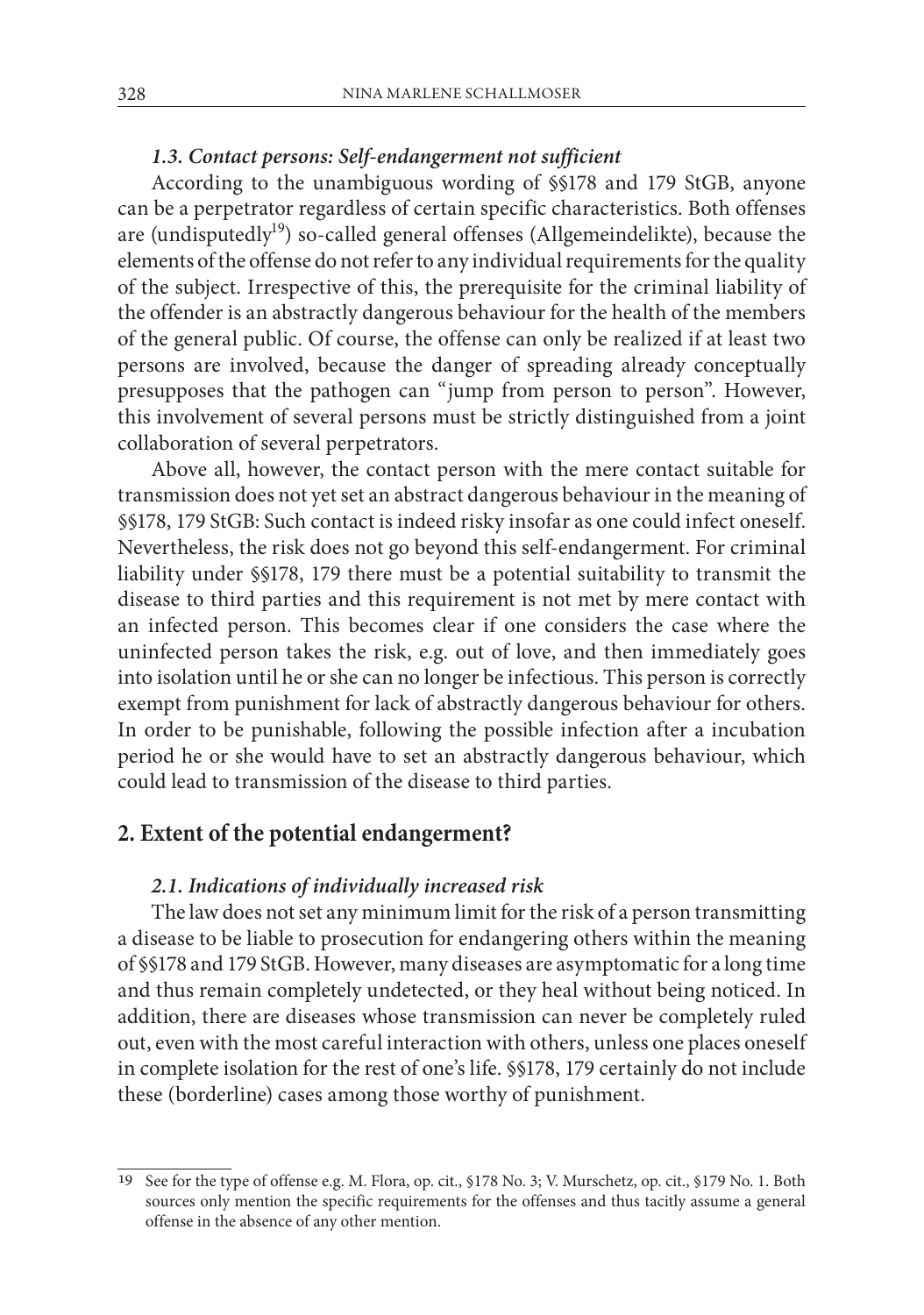An abstract dangerousness of the act is namely only given if there are sufficient indications at the time of the act that the behaviour of the individual perpetrator in particular could lead to the spread of a disease. Ex ante for an accompanying observer there must be objective indications that the perpetrator, due to certain reasons affecting him or her, set a behaviour that entailed an increased risk of spreading a disease compared to other human behaviours. Thus, the recognizability of an individually increased risk at the time of the offense must be taken into account.

Such sufficient indications within the meaning of §§178, 179 StGB exist in two constellations: The first includes those cases in which the perpetrator might suffer from a disease. The second includes situations in which the perpetrator engages in certain activities that are typically dangerous and could particularly cause the spread of a disease. The essential point in each case is that the accompanying observer would urge increased caution because of these circumstances.

In the more frequent case that the perpetrator might be ill and pass on this disease, special indications of a preceding, own infection must consequently be present at the time of the offense, so that the act is abstractly dangerous.<sup>20</sup> Such indications exist, firstly, if the perpetrator at an earlier time had contact with a person with the disease, of whose infection he or she knows or at least must know in the meantime, and this circumstance would thus be recognizable ex ante also for the observer. The perpetrator therefore entered into personal contact with another person before the act in a way that is suitable for transmitting the disease (e.g. prolonged conversation with an arm's length distance from each other in the case of an infection that can be transmitted by droplets). This was either already at least recognizable at the time of contact or became known subsequently (e.g. because the infected person informed about it after later medical clarification). Secondly, a suspicion of self-disease exists if the perpetrator knows that he or she is ill, in particular because a corresponding diagnosis is available or he or she already shows typical symptoms of the disease. The perpetrator has either been informed by a doctor about the infection with the transmissible disease (e.g. in course of medical advice because of symptoms or after a random finding in a blood count analysis) or suffers from symptoms that are recognizable to him or her and an accompanying observer as symptoms of a transmissible disease (e.g. red skin spots with fever and poor general condition as a known appearance of a measles infection). Third, the relevant evidence of infection may result from the fact that the person was informed of a possible infection by a third party, usually an official body, before the time of the crime (e.g. by the competent health authority due to contact tracing).

<sup>20</sup> In this regard, L. Cohen distinguishes between persons who are ill, suspected of being ill, and suspected of being infected ("Journal für Strafrecht" 2020, 207 f).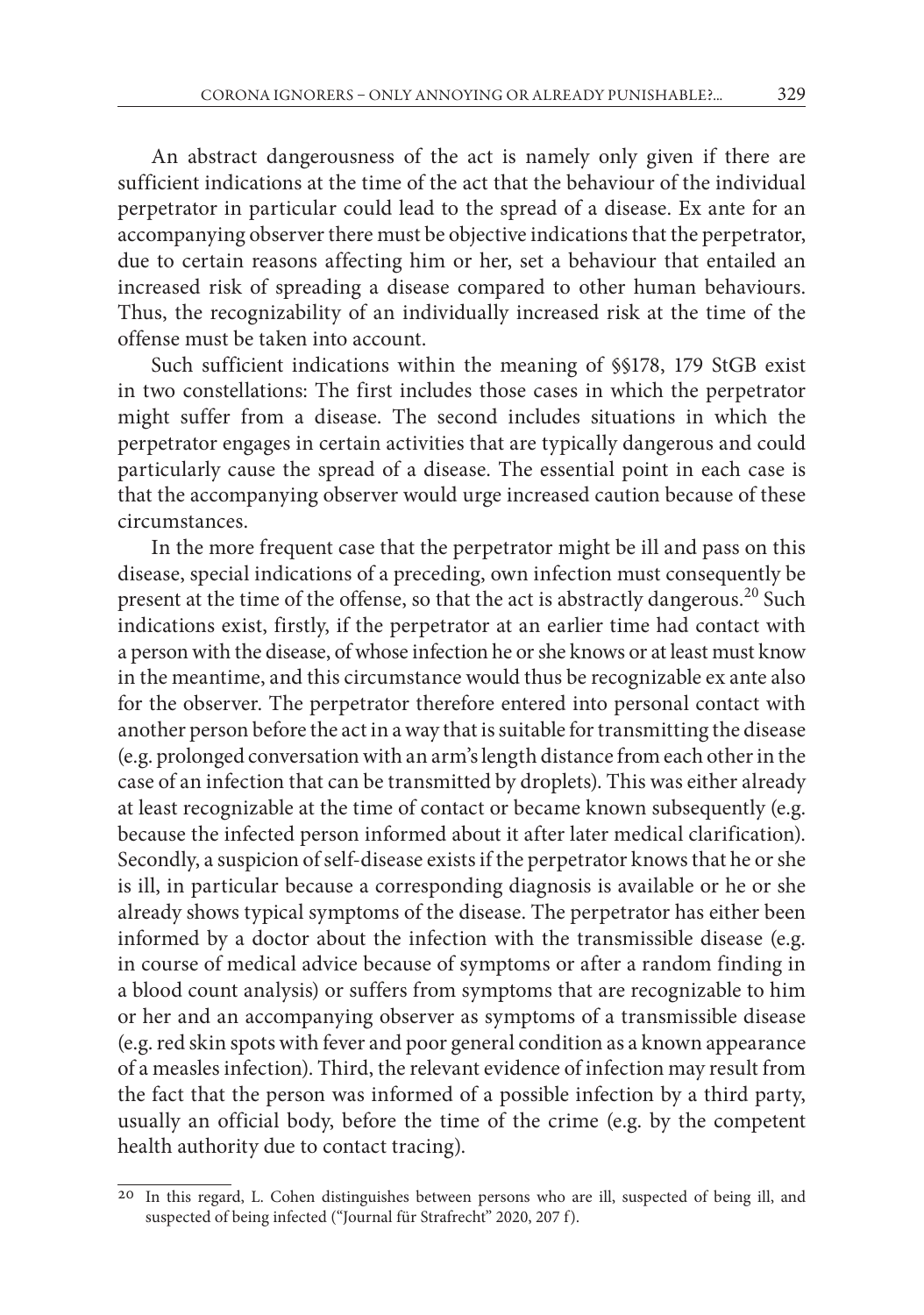If the person has no specific indication of a possible illness of its own in the sense of these explanations, there may nevertheless be indications in individual cases of an increased risk potential for the health of others, which would warn an accompanying observer in the perpetrator situation to be careful. They result from a hazardous activity of the perpetrator: He or she is called upon to take special care because he or she is engaged in certain activities (for example, in the medical field) that indicate such care. If, for example, the medical employee of a laboratory works with isolated tuberculosis pathogens and thereby disregards the intended safety and hygiene measures, there is an ex ante danger that the pathogens will be "released". As a result, careless actions during specific activities may provide sufficient evidence that the disease could spread. If the person nevertheless disregards the measures, it may be liable to prosecution.

## *2.2. No mere violation of generally applicable standards of care*

Conversely, it is not sufficient for criminal liability if the suitability for danger is below the threshold set out under 1., even in the case of a breach of generally applicable standards of care serving the purpose of prevention. These are mere obligations that apply generally and thus without further differentiation to all or many subjects of the law. They do not give cause for special caution on an individual basis, but result from risk situations that (can) affect all or many.<sup>21</sup> Sources of such standards of care are, in particular, legally or officially imposed requirements or prohibitions and non-binding recommendations of public bodies and organizations, such as the Federal Government or the AGES<sup>22</sup>.

Such violations are mere "disobedience" and therefore, based on the ultima ratio principle, not a matter of criminal law, but of administrative (criminal) law. A view that deviates from this would leave hardly any room for administrative criminal law norms, because as a result of the ne bis in idem rules, judicial criminal law would usually take precedence, even if it were merely a matter of the (otherwise harmless) violation of nighttime curfew restrictions. Moreover, cases in which the potential danger does not exceed that which more or less threatens everyone also do not belong to judicial criminal law. Whoever ignores the virtue of coughing into one's elbow or blowing into a handkerchief in public, for example, is behaving annoyingly, but as a rule (even in times of a pandemic!) not criminally liable.

Impunity is all the more appropriate when persons do not even behave "disobediently" but rather comply with all available protective measures and

<sup>21</sup> See also L. Cohen, "Journal für Strafrecht" 2020, 208 ("nonspecific risk of infection is not sufficient to speak of a typical suitability to cause a risk of spreading", freely translated from German); following

<sup>&</sup>lt;sup>22</sup> Österreichische Agentur für Gesundheit und Ernährungssicherheit GmbH (Austrian Agency for Health and Food Security), www.ages.at (accessed: 04.06.2021).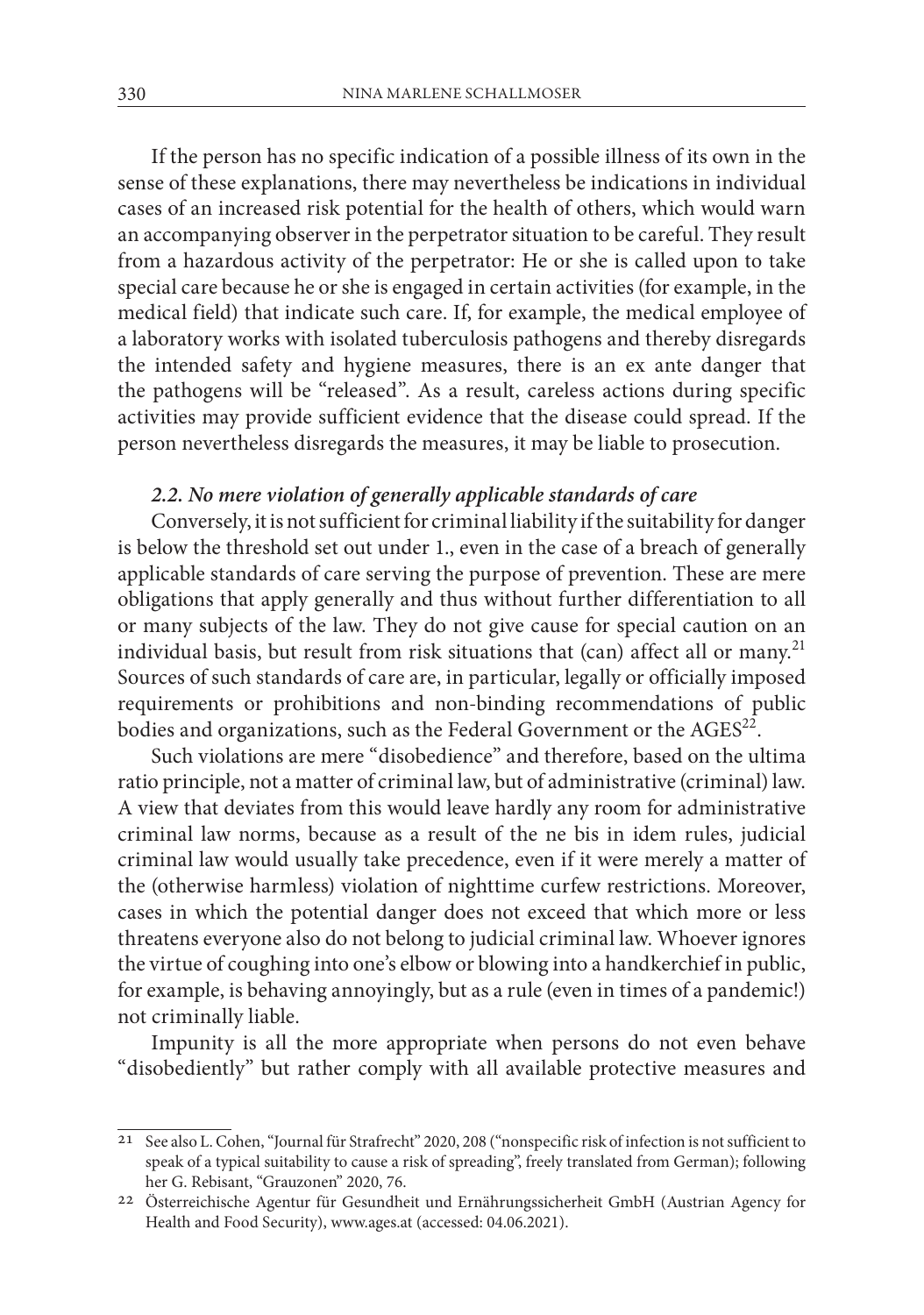nonetheless a minimal residual risk of transmission of a disease cannot be completely prevented. These persons do not set a socially inadequate behaviour, but act permitted.<sup>23</sup>

# *2.3. Lack of potential endangerment determined ex post?*

If the behaviour is considered to be abstractly dangerous ex ante, this must be proven at the time of the verdict. If it now turns out before the court that the suitability for endangerment was actually lacking, in particular because the perpetrator was not infected with the disease in question at all, it is sometimes argued that in this case he or she should generally remain unpunished, either because the act was not dangerous<sup>24</sup> or because the objective condition for punishability was not fulfilled<sup>25</sup>. Both views are problematic for several reasons.

First, this thesis presupposes a threefold logical break with the offense structure (1.2.) of §§178, 179 StGB. Since the endangerment of others by transmittable diseases is a so-called abstract endangerment offense, the potential dangerousness of the act must be examined strictly ex ante: The unlawfulness of such offenses lies in the recognizability of the potential endangerment in the situation of the perpetrator at the time of the act committed. The person is punished for a behaviour because it could at least recognize that it could pose a danger to others at that moment. The law consequently requires the offender to make a certain assessment of danger, which he or she finally did not do adequately. This alone is the reason for a punishment. This recognizability had to be present at the time of the offense and therefore ex ante. The situation is quite different in the case of offenses that require a so-called "success": Here, this success (primarily) constitutes the unworthiness of the act. As this unvalue always occurs after the act itself (e.g. bodily injury after a fight), it is necessary to examine ex post whether this success occurred and, if so, what its nature is. If one, conversely, includes more knowledge in the evaluation of the abstract dangerousness of a behaviour than the accompanying observer can have ex ante, one disregards the reason why abstract dangerousness offenses were created

<sup>23</sup> This was worked out for the first time for infections with the HI virus: A person who knows that he or she is infected with HIV and properly uses a condom during sexual intercourse with another person acts in a socially adequate manner and is not liable to prosecution, even though a minimal residual risk of transmission remains despite the use of a condom; for more details, see e.g. H. Hinterhofer, "Journal für Rechtspolitik" 2002, 104 f; with further references V. Murschetz, op. cit., §179 No. 6.

<sup>24</sup> Judgment of the Higher Regional Court Graz of 5 June 2021, 1 Bs 10/21m; on this decision N. Schallmoser, "Juristische Blätter" 2021, 1, 473; Judgment of the Higher Regional Court Linz of 22 April 2021, 7 Bs 48/21i.

<sup>25</sup> L. Cohen, "Journal für Strafrecht" 2020, 209 (similar in "Covid-19 und Recht" 2020, vol. 24); following her Ayasch, "Zeitschrift für Gesundheitsrecht" 2020, 54, 56.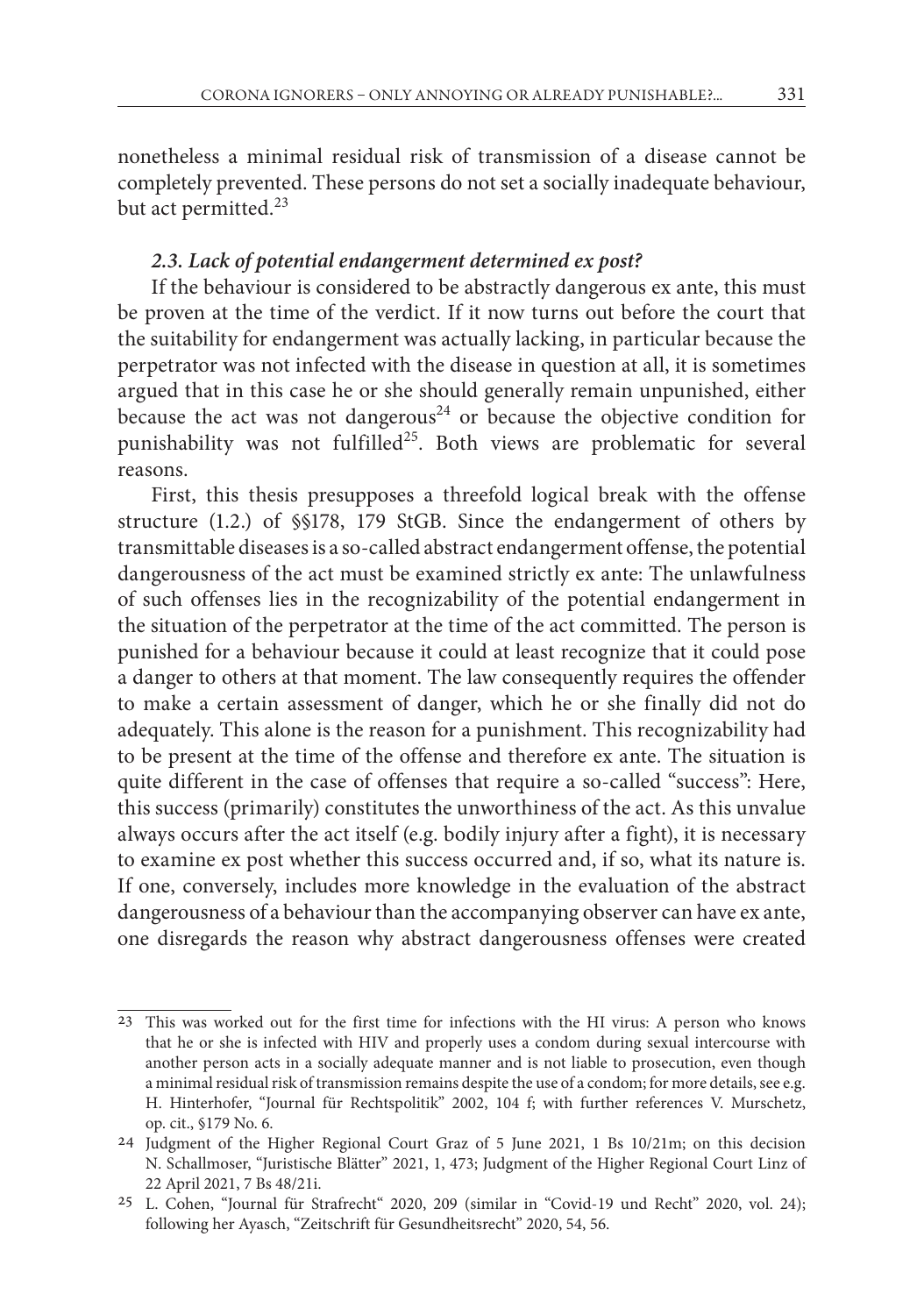$(1<sup>st</sup> structural break).<sup>26</sup> The accompanying observer would then have special$ knowledge acquired later, from which the offender benefits although he or she behaved irresponsibly ex ante at the time of the offense. Thus, the differences between offenses with and without success level out. The legal view that the ex post determination of a lack of dangerousness should lead to impunity is also at odds with the legal materials from  $1971^{27}$ : They emphasize that §§178, 179 are abstract endangerment offenses. This "mixed view" of ex ante and ex post consideration did not exist at that time and consequently could not have been intended by the legislator.

Moreover, under the premise that a person must in principle be ill themselves in order to fulfil the offense, the wording of the paragraphs would not be correctly formulated (2nd structural break). Then, in reality, only a person infected with a notifiable or reportable, transmissible disease could be a perpetrator of §§178, 179 StGB. In reality, therefore, these would be special offenses and no general offenses, because a certain quality of the subject (the perpetrator) is required. However, this is not expressed at all in the wording. In addition, cases such as that in the example of the laboratory employee (above 1.) would no longer be subsumable under the elements of the offense.

Finally, the legal opinion that the objective condition of punishability is not fulfilled in such cases is not convincing  $(3<sup>rd</sup>$  structural break): The legal materials<sup>28</sup> emphasize that the sole purpose of the objective condition is to restrict the punishability to diseases of which an authority must be informed under certain circumstances in order to exclude harmless infections. Thus, the objective condition does not focus on the presence of an infection of the offender.29 It fits in with this that there are official notifications or reporting obligations that already intervene in the case of a mere suspicion of illness and not only in the case of confirmed infection.<sup>30</sup> This is precisely why §178 StGB states that a disease that must be disclosed "of its nature" is a prerequisite – because it explicitly does not depend on the infection of the perpetrator.

Apart from these structural breaks, the consideration that a lack of dangerousness determined ex post leads to impunity would furthermore cause unacceptable gaps in punishability, because important cases would no longer be

<sup>26</sup> Apparently, a position is taken that is similar to the perspective advocated by H. Fuchs concerning the attempts (§15 StGB); to this position H. Fuchs, I. Zerbes, *Strafrecht Allgemeiner Teil<sup>I</sup>* , Vienna 2018, Chapter 30 No. 33 ff.

<sup>27</sup> On "Federal Law Gazette" 1974, No. 60: Explanatory remarks on the government bill 30 BlgNR XIII. GP, 322.

<sup>28</sup> On "Federal Law Gazette" 1974 No. 60: Explanatory remarks on the government bill 30 BlgNR XIII. GP, 322 f.

<sup>29</sup> Also G. Rebisant, "Grauzonen" 2020, 76.

<sup>30</sup> Overview under https://www.sozialministerium.at/Themen/Gesundheit/Uebertragbare-Krankhei en/Rechtliches.html (accessed: 04.06.2021).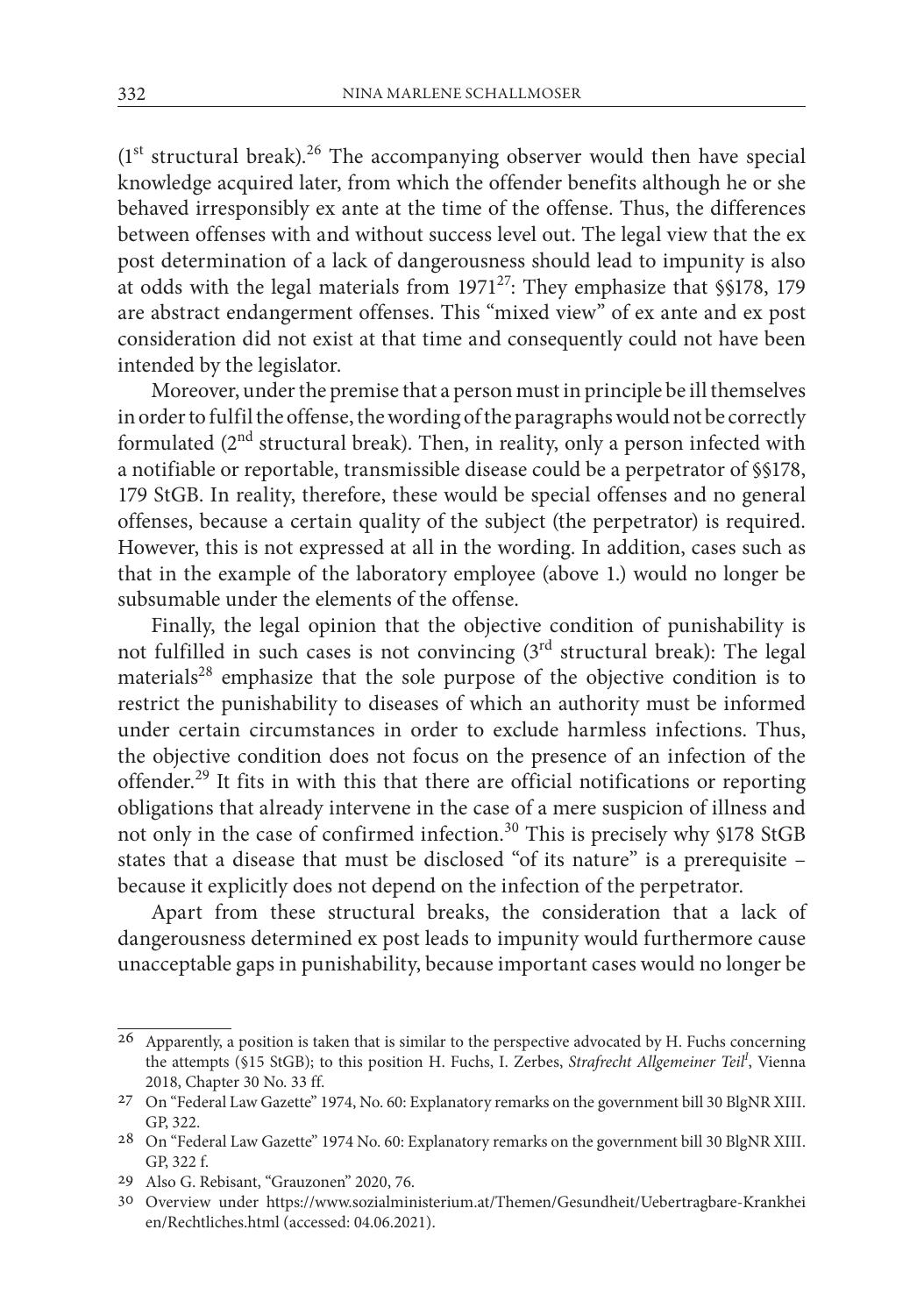subsumable under the elements of crime. Two examples: A person who works in a hospital and accepts blood reserves with the inscription "Attention – Suspicion of HIV infection!" and gives them to accident victims as a blood donation for purely cost reasons would not be punishable under §178 StGB if later turns out that the HIV infection did not exist. Pure coincidence leads in this respect to the impunity of this highly reprehensible behaviour. A person who has been suffering for days from a severe, dry cough, cold and sore throat, no longer has any sense of smell or taste and nevertheless organizes a party with twenty guests, would be exempt from punishment if it turned out afterwards that it was "only" a flu infection and not Covid-19. Moreover, the person might even be tempted not to go to a doctor or not to have a rapid antigen or PCR test despite the relevant symptoms. In this case, the disease probably would no longer be detectable at a later stage, which means that criminal liability according to §§178, 179 StGB can possibly be avoided by such an additional carelessness. Correctly, the perpetrators in both examples are punishable according to §§ 178, 179 if all other prerequisites are fulfilled, because in each case there was sufficient evidence ex ante for dangerousness.

# **3. Committing the crime by omission**

§§178 and 179 StGB use the phrase "wer eine Handlung begeht" ("whoever commits an act") to describe the punishable behaviour. It is questionable whether this is to be understood exclusively as an active behaviour or also as an omission. If one assumes that an "act" can only be an active doing, the punishability cannot be extended to inactive persons, even if they are "guarantors" within the meaning of §2 StGB. §2 StGB extends the circle of punishable persons to those who, despite a legal obligation to become active, cause a crime by omission by failing to do something (i.e., by *not doing* something). The managers of a nursing home or a large business facility who do not take precautions to prevent the spread of a disease in their area would thus not be liable to prosecution.<sup>31</sup> The reason is, that, according to the prevailing opinion, §2 applies only to crimes that demand a "success" for their fulfilment.<sup>32</sup> \$\$178 and 179 undisputedly do not require such a success (see 1.2.). Consequently, a crime of omission can only be considered if the behaviour describes at least includes an omission (so-called genuine crimes of omission, "echte Unterlassungsdelikte").<sup>33</sup> The contrary view,

<sup>31</sup> Unless one follows the not very widespread view that §2 with "success" only means any crime realization.

<sup>32</sup> E.g. H. Fuchs, I. Zerbes, op. cit., Chapter 37 No. 6; M. Hilf, op. cit., No. 6; D. Kienapfel, F. Höpfel, R. Kert, *Strafrecht Allgemeiner Teil*, Vienna 2020, Chapter 29 No. 19; E. Steininger, op. cit., No. 2; M. Stricker, op. cit., No. 8.

<sup>33</sup> Instead of others M. Hilf, op. cit., No. 9; E. Steininger, op. cit., No. 1; M. Stricker, op. cit., No. 5 f.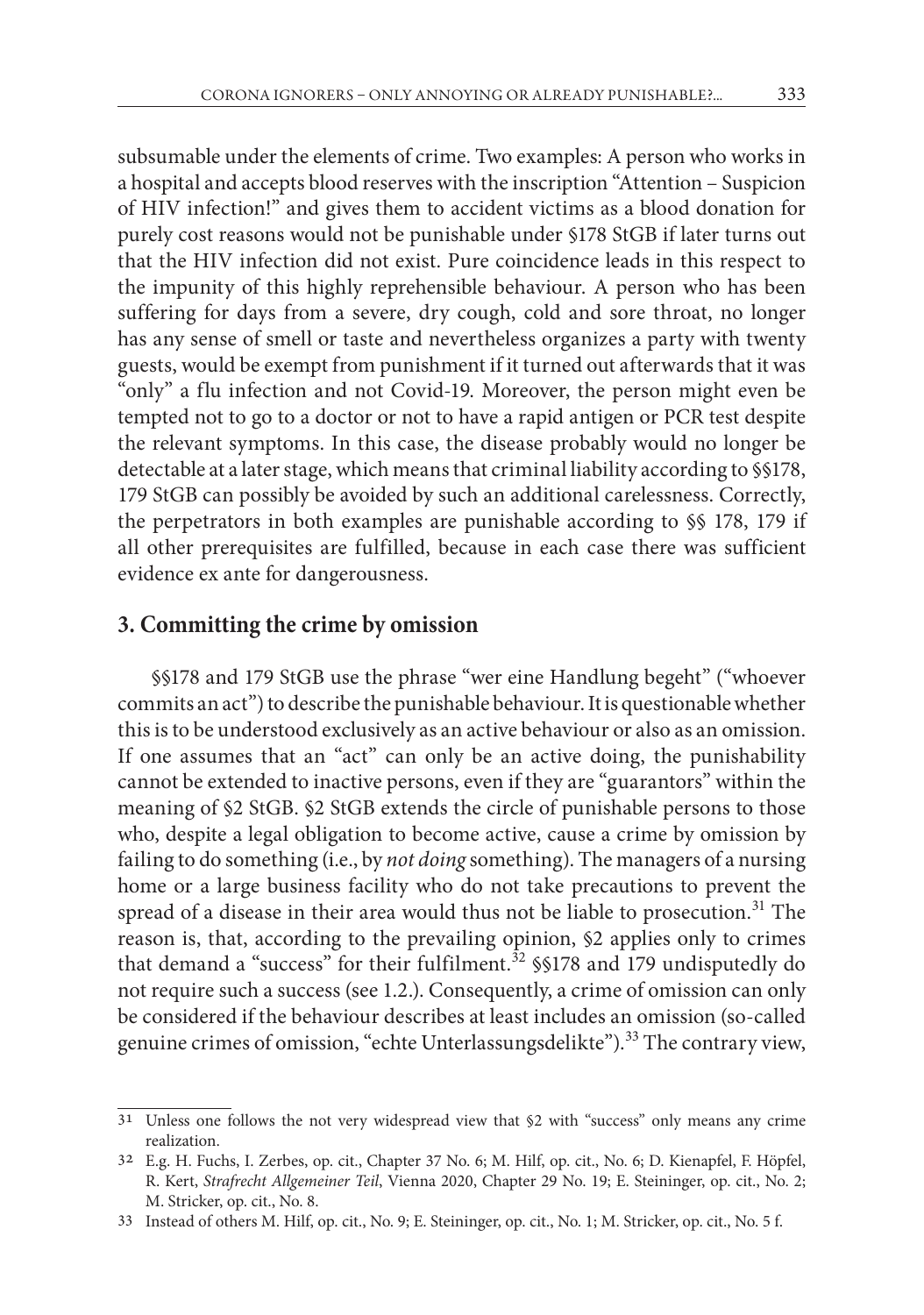that "wer eine Handlung begeht" in any case covers an omission means, that, in addition to the above-mentioned managers, also mere visitors in the nursing home or the cleaning staff in the business facility are included in the circle of offenders if they (could) notice the maladministration but did nothing, in particular because they were not responsible for it.<sup>34</sup>

A systematic interpretation of the phrase "wer eine Handlung begeht" provides information about its content: The wording is also found in provisions of the General Part of the StGB<sup>35</sup>, in parts of environmental criminal law<sup>36</sup>, in the offense of criminal association under  $\S278^{37}$  and in  $\S287$  StGB. § 287 limits a possible higher punishment to a maximum of three years' imprisonment for a person who, in a state of full intoxication, commits an act that would be attributed to it as a crime or misdemeanor if it were not fully intoxicated. §287 clearly shows that this provision should also apply if the offender would be criminally liable for an offense of omission (and not for an "act" in the literal sense). A lifeguard intoxicated with drugs who lets a bather drown, therefore, also benefits from §287. A similar argument can be made for the other mentioned provisions, which use the same formulation; they thus also cover an omission.<sup>38</sup>

It follows from this that the formulation "wer eine Handlung begeht" is used by the StGB to describe an omission in addition to an active behaviour. As a result, §§178 and 179 StGB are also genuine crimes of omission. Criminal liability is consequently possible for anyone who causes a potential risk of a disease spreading by an omission, regardless of a guarantor position. The manager of a nursing home or a large business facility who fails to take precautions to prevent a risk of transmission is liable to prosecution under §178 and 179 StGB (without §2). The visitor or the cleaning staff there can in principle, also be punishable under §§178, 179. However, as with all offenses of omission in Austria, the same applies to the endangerment of people by transmissible diseases: Only an action that is actually possible and personally reasonable can be demanded.<sup>39</sup>

<sup>34</sup> In this case, §2 would have the effect of restricting punishability, but it is not needed because §§178, 179 are conceived as real crimes of omission anyway, as will be shown below.

<sup>35</sup> This is the case, for example, in §39 para 1 that deals with the aggravation of punishment in the case of recidivism.

<sup>36</sup> Namely in §181c, e and i (Negligent environmentally hazardous treatment and transport of waste, grossly negligent environmentally hazardous operation of facilities and grossly negligent damage to habitats in protected areas) as well as §182 (Other hazards to animal or plant populations).

<sup>37</sup> In para 3, where it is defined who participates in a criminal organization as a member.

<sup>38</sup> In view of some other elements of the Criminal Code, e.g., coercion under §105, which mentions omission separately from action, this does not appear to be entirely concise in terms of language; however, these terminological ambiguities cannot be eliminated in the present paper, but can be clarified by interpretation.

<sup>39</sup> On these criteria in detail e.g. M. Hilf, op. cit., No. 46 ff, 149; E. Steininger, op. cit., No. 26, 127; M. Stricker, op. cit., No. 10 ff.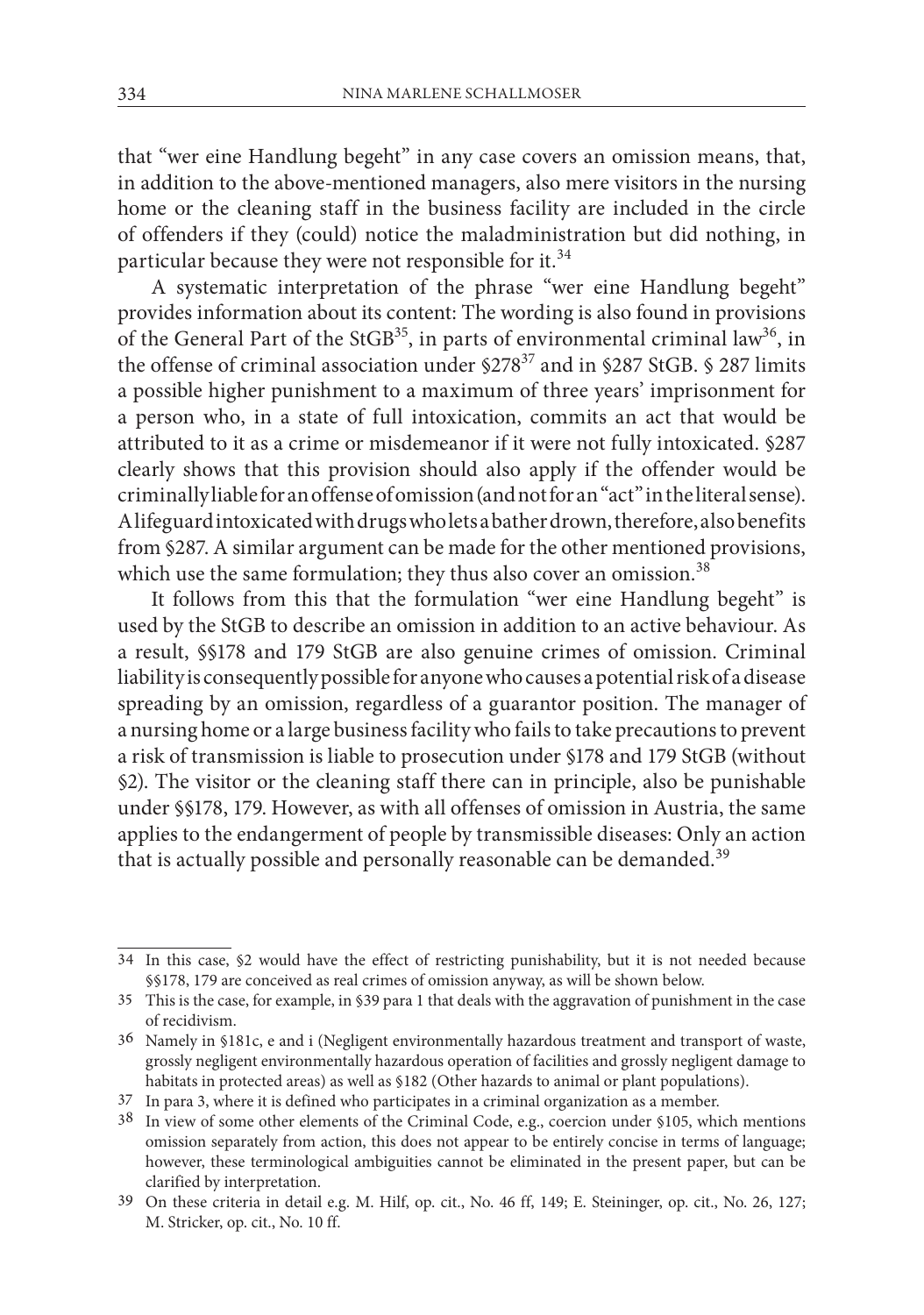# **4. Conclusions for typical "Corona cases"**

From the foregoing, conclusions can be drawn for current Corona cases, which will be illustrated by typical examples (mainly from the media).

## *4.1. Organizers and guests of a "Corona party"*

The organizers or guests of a banned Corona party<sup>40</sup> are to be punished exclusively according to administrative criminal law standards as long as ex ante there is no one at the event who at least shows a concrete suspicion of infection. If the organizer notices that obviously ill persons with typical Covid-19 symptoms are present, then in the case of intent or negligence the liability according to §§178, 179 StGB applies, either – depending on the constellation – because of action or because of omission, e.g. because the organizer omits to send home persons with indications of illness. Recourse to §2 StGB is not necessary for this. The sickly guest is criminally liable for the visit of the party if the subjective elements of crime are fulfilled.<sup>41</sup> All other guests at the party are liable only under two conditions: Firstly, they have recognized or could have recognized that Covid-19-sick persons are present. Secondly, after the party they themselves engage in abstractly dangerous behaviour that is suitable for causing a further spread of the disease. This is true even though they attend the party knowing that in pandemic times there is a certain higher risk of infection among a crowd of people and even whether or not they are actually infected.

## *4.2. Demonstrators against Corona measures*

The same applies, mutatis mutandis, to the demonstrators against Corona measures: Attending the demonstration in itself is not relevant under criminal law – except in cases of suspected infection in one's own person – even if the demonstrators do not wear an FFP2 mask during the entire visit or ignore the prescribed minimum distance. The "criminally sensitive" period only begins when they, for their part, could be carriers of the disease as a result of the visit and, in this (possible) state, intentionally or negligently take abstractly dangerous actions for the health of third parties.

<sup>40</sup> Understood as a gathering of people from several households for celebration purposes.

<sup>41</sup> Of course, these persons are all the more liable to prosecution if it is a party for the purpose of becoming infected with Corona from the outset and therefore infected persons were explicitly invited (cf. the example of so-called measles parties see L. Cohen, *Die Strafbarkeit von Masernpartys*, Vienna 2020, 1; L. Cohen, *Masernpartys aus der Sicht des Kindeswohls – Strafrechtliche Überlegungen*  zur Reichweite des elterlichen Erziehungsrechts bei Eingriffen in die körperliche Integrität, "Zeitschrift für Familien- und Erbrecht" 2020, vol. 66, 158). Then the infected persons are liable as direct perpetrators of §178 (§12 1<sup>st</sup> case), and the organizer is at least a contributory offender under §12  $3<sup>rd</sup>$  case StGB.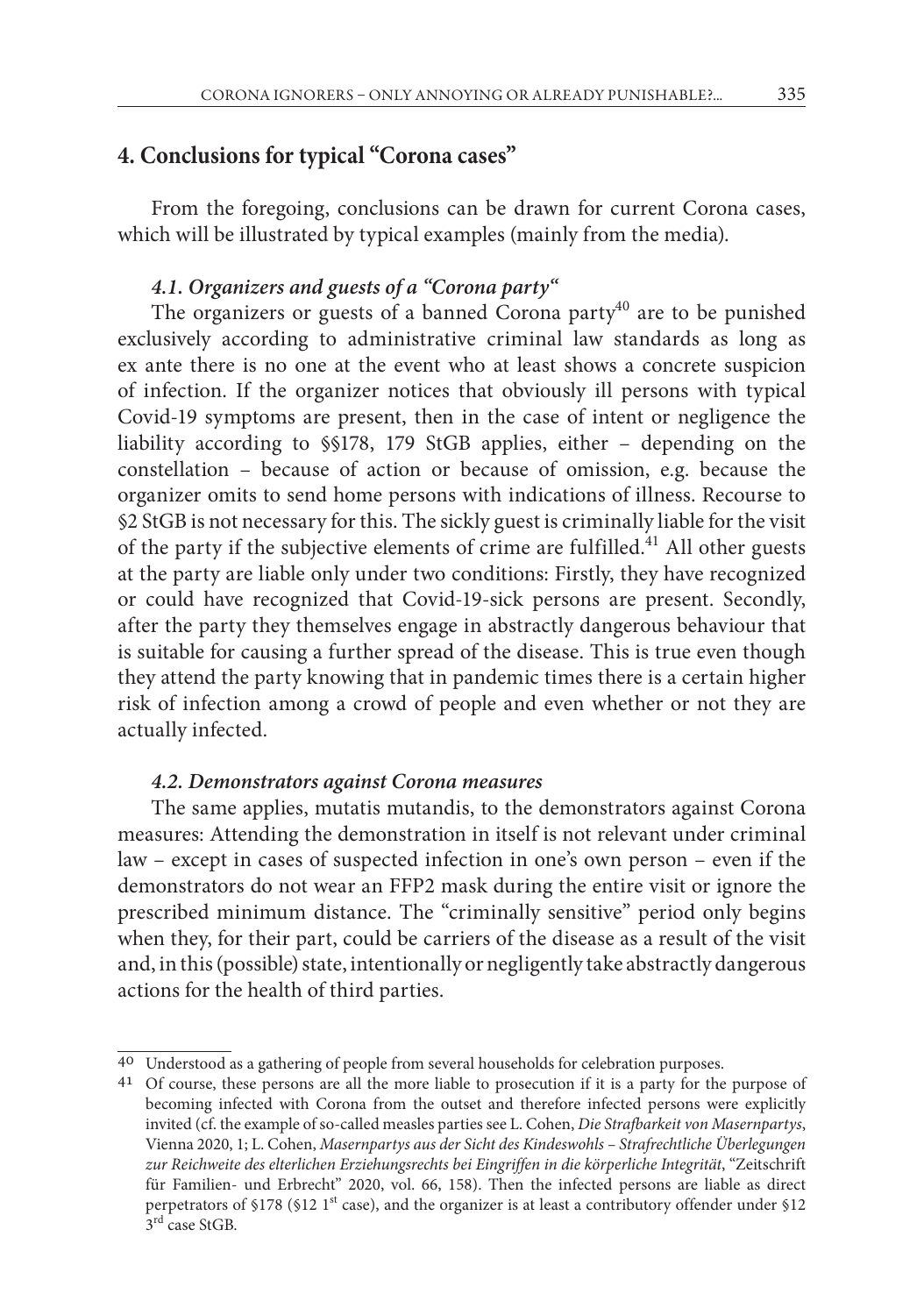## *4.3. "Corona spitters", sneezers and coughers*

Corona spitters, sneezers or coughers are those persons who spit, sneeze or cough in particular for provocation purposes or to ward off others.<sup>42</sup> The typical case is that of police officers being attacked by a person in the course of its arrest (whether to avoid the official act within the meaning of §269 StGB or merely to relieve frustration). Consequently, this is only punishable under §§178 and 179 of the Criminal Code if the person spitting, sneezing or coughing already suspects or must suspect that he or she is infected with Covid-19 at the time of the crime due to certain circumstances. Such a presumption exists in the cases described above (contact with a person with the disease that is suitable for transmission, relevant diagnosis, presence of typical symptoms of the disease, official information about possible infection). The Higher Regional Court of Graz recently ruled on a case in which the defendant demonstratively coughed at police officers from a short distance and stated that she had left a risk area under official quarantine a few days ago without permission. $43$ The acquittal of the defendant was appropriate here, since the mere violation of the generally valid isolation of entire communities or districts results in a violation of administrative law, but not yet in a sufficiently increased danger as described.44

# *4.4. Wearing a "wrong" mask*

The same principle also applies to all other persons who spit, sneeze or cough outside their own four walls, e.g. when shopping in a supermarket: One is protected from criminal prosecution if there is no sufficient evidence of a transmissible disease before leaving the private area. In terms of criminal law, it is irrelevant whether prescribed or recommended protective and preventive measures were observed or not. In the absence of such indications from an ex ante perspective, the mere omission of a prescribed mask, especially an FFP2 mask45, does not lead to criminal liability, regardless of whether no mask at all or only a self-sewn protection is put on instead.

<sup>42</sup> Also E. Ayasch, "Zeitschrift für Gesundheitsrecht" 2020, 54, 56, with another solution.

<sup>43</sup> Judgment of the Higher Regional Court Graz of 5 June 2021, 1 Bs 10/21m.

<sup>44</sup> On the other hand, the Court's reasoning was not convincing, according to which criminal liability was not given because a subsequently conducted PCR test showed that the defendant was not infected with SARS-CoV-2 and that her coughing was therefore not dangerous per se. This argumentation contradicts the ex-ante perspective; see 2.3. above; as well as in detail N. Schallmoser, "Juristische Blätter" 2021, 1, 473.

<sup>45</sup> §5 para 1 No. 2 of Verordnung des Bundesministers für Soziales, Gesundheit, Pflege und Konsumentenschutz, mit der besondere Schutzmaßnahmen gegen die Verbreitung von COVID-19 getroffen werden (4. COVID-19-Schutzmaßnahmenverordnung – 4. COVID-19-SchuMaV) as amended by "Federal Law Gazette" II 2021, No. 162.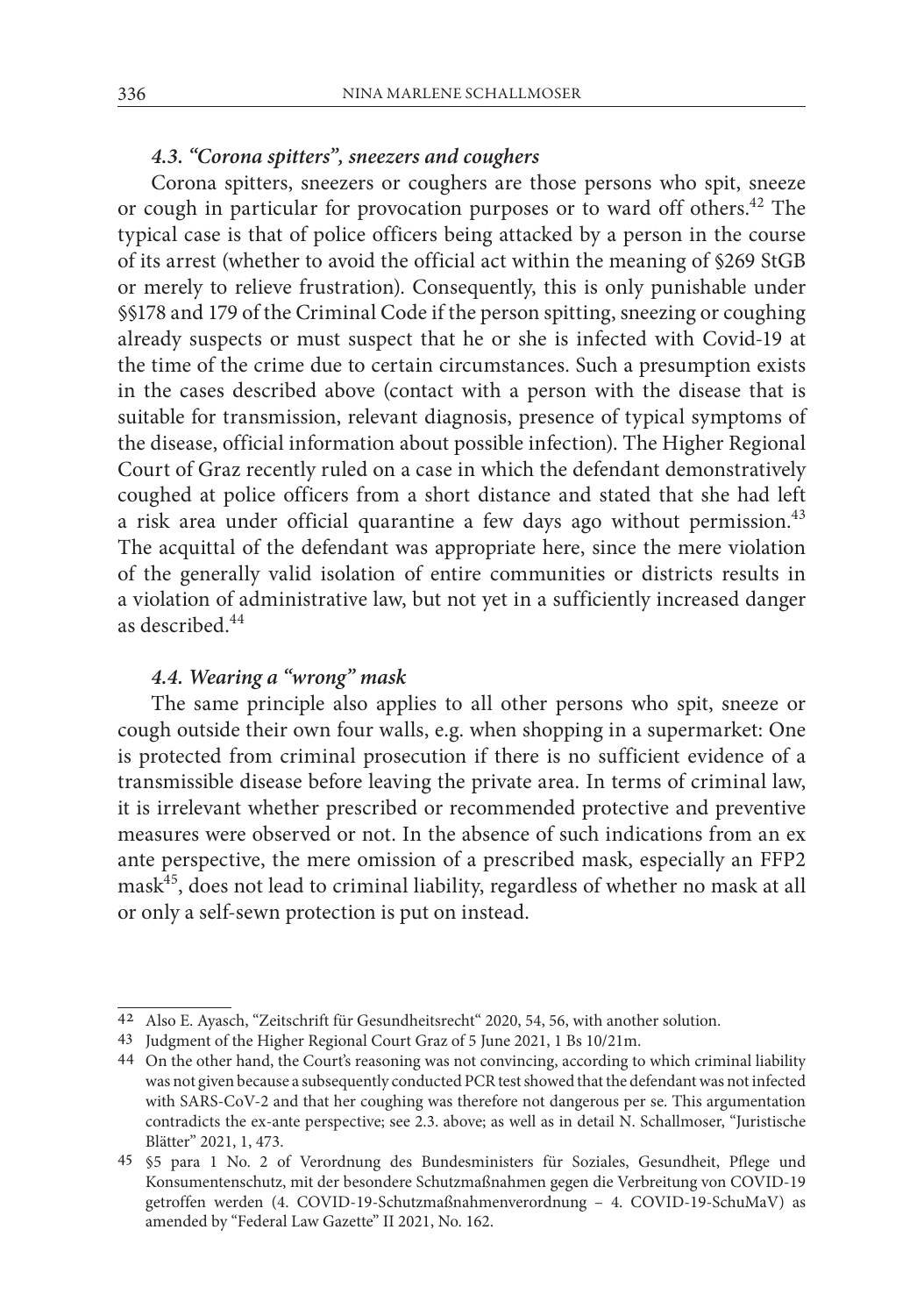## *4.5. Visits from multiple households despite two-household rule*

If "only" regulations of administrative law are disregarded and thus e.g. the exit and contact restrictions or the official isolation of individual communities or even districts are ignored, without having a suspicion of infection in one's own person as an indication of endangerment, only an administrative punishment can be considered. For example, anyone who welcomes guests from three households at the same time despite a two-household rule<sup>46</sup> in force violates administrative law, but is not a criminal perpetrator.

#### *4.6. Home office refusal by the employer*

The foregoing must apply all the more to those cases in which mere recommendations by public authorities are not followed. An example is the employer's refusal to grant employees "home office", i.e. working from home, as has been urgently recommended by the Austrian government on several occasions<sup>47</sup> during the pandemic. This applies even if home office would be possible without complications due to the specific field of activity of the employees. Such behaviour on the part of the employer can certainly be criticized, but it is once again not relevant under criminal law as long as no employee shows symptoms of illness or, for example, reports that he or she has received a segregation order.

## *4.7. Littering despite segregation duty*

Anyone who is required to remain in quarantine by a segregation order<sup>48</sup> (see also 6.) will, as a rule, find oneself in the middle of criminal law whenever this order is violated. The Salzburg Regional Court recently ruled on a case in which a man left his apartment in a block of apartments in order to take the garbage down to the garbage can, although he was in quarantine.<sup>49</sup> Ex ante, it is clear: There is a suspicion of infection in this case, even if the person subject to quarantine was only isolated as a K1 person<sup>50</sup> for prevention.<sup>51</sup> For two reasons:

<sup>46</sup> A maximum of 4 adults plus 6 minor, supervised children may meet on private occasions at the same time, provided they do not come from more than 2 households in total, see §13 para 3 No. 12 of 4. COVID-19-SchuMaV as amended by "Federal Law Gazette" II 2021 No. 162.

<sup>47</sup> E.g. https://orf.at/stories/3181200 (accessed: 04.06.2021).

<sup>48</sup> §§5, 7 para 1, 1a and 2, 17 para 1 and §46 Epidemiegesetz 1950 in the current version together with §§1, 2, 4 and 5 of Verordnung betreffend die Absonderung Kranker, Krankheitsverdächtiger und Ansteckungsverdächtiger (Absonderungsverordnung), Reich Law Gazette. No. 39/1915 as amended by "Federal Law Gazette" II 2020, No. 21.

<sup>49</sup> On this decision https://www.nachrichten.at/panorama/chronik/oberoesterreicher-trug-waehrend quarantaene-muell-aus-dem-haus-bedingte-haft;art58,3348866 (accessed: 04.06.2021).

<sup>50</sup> Understood as contact person with high-risk exposition; for details https://www.sozialministerium. at/dam/jcr:0606b9e2-72f6-4589-9816-2107c7c46e7f/Behoerdliche\_Vorgangsweise\_bei\_SARS-CoV-2\_Kontaktpersonen\_Kontaktpersonennachverfolgung.pdf (accessed: 04.06.2021).

<sup>51</sup> In the original case, he was definitely infected and suffering from respiratory distress.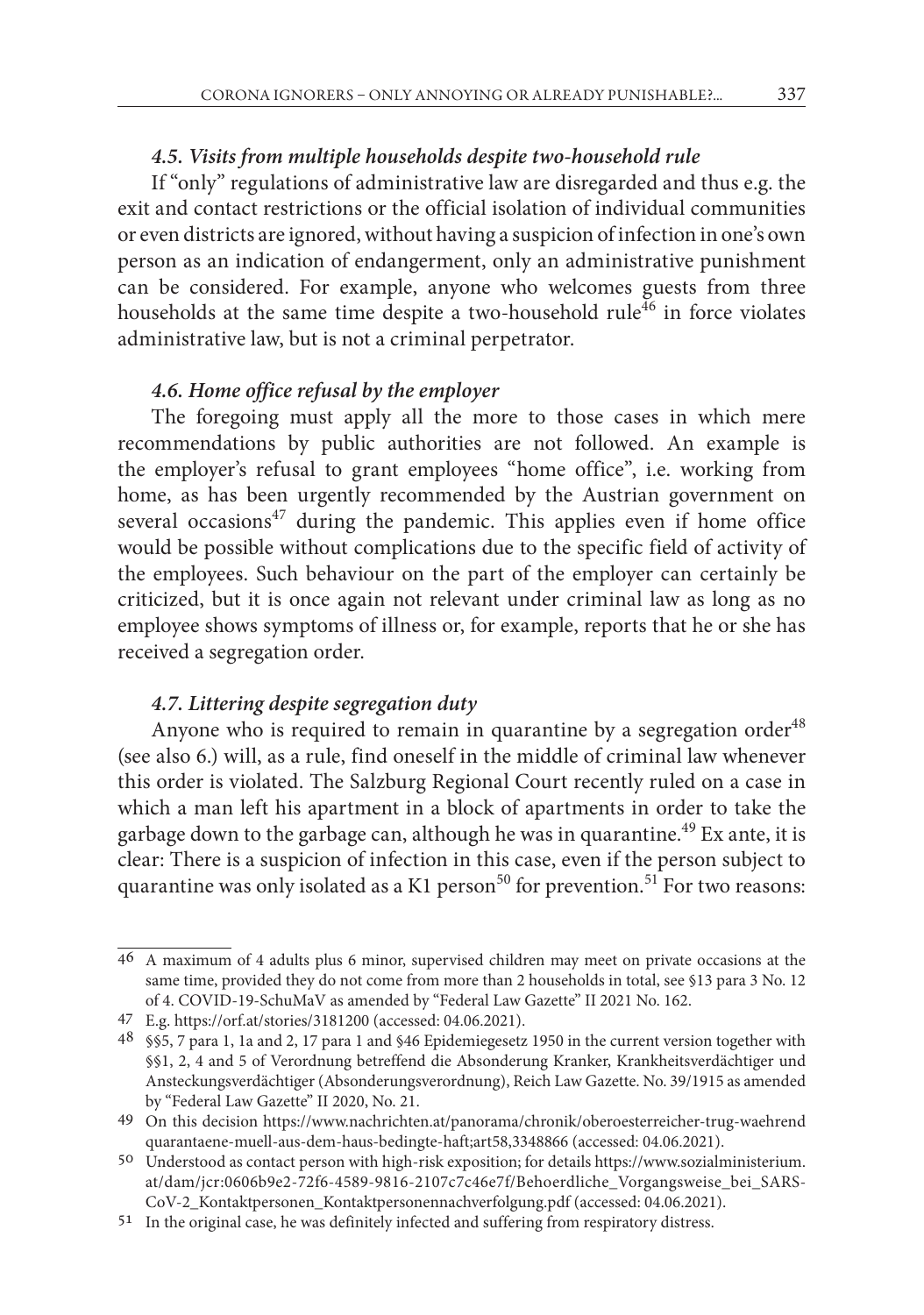Leaving the isolation area is abstractly dangerous to cause a spread of the disease, because firstly, considered ex ante, it cannot be excluded that one is at least temporarily infected with Covid-19 (for example because one lives together with the sick person, or after the officially ordered, initially negative PCR test, the viral load has subsequently increased to such an extent that one became infectious). Secondly, outside the perpetrator's sphere of influence and thus abstractly dangerous is the circumstance that the offender could unintentionally encounter other persons in the stairwell, in the entrance area or at the garbage can. A conviction according to §178 StGB was therefore justified.<sup>52</sup>

#### *4.8. Doctor's visit without information about infection*

Also in cases where someone visits a doctor and conceals a current Covid-19 infection or a corresponding suspicion of infection in advance, the perpetrator is liable to prosecution.<sup>53</sup> Of course, a visit to the doctor is in itself a socially adequate act, because someone in need of treatment must be able to visit a doctor's office, especially since this cannot be done by other people instead of the possibly ill person (whilst the garbage from example 7. can very well be taken away e.g. by a neighbour). The social inadequacy and thus the reason for the punishment consist in the failure to inform the doctor in advance about the possible or confirmed Covid-19 infection. A visit to a doctor's office without any foregoing information of this disease can consequently be punishable under §§178 or 179 StGB.<sup>54</sup>

# *4.9. Concealment of contacts during contact tracing*

After a person has been found to be infected with Covid-19, he or she receives a request from the competent authority to disclose all contacts with others that are suitable for transmission in order to prevent the further spread of the disease. This is known as contact tracing<sup>55</sup>. Anyone who intentionally conceals or negligently fails to do such a disclosure, e.g. in order to avoid personal or economic disadvantages, may be liable to prosecution under §§178 and 179 StGB. It is true that there is no longer a risk of transmission to these persons because

<sup>52</sup> The situation could be different if the perpetrator's apartment was not in a block of flats. If, for example, the perpetrator lives completely secluded without neighbours at the edge of the forest and brings the garbage can from his private property twenty meters forward to place it on the public road for collection by the garbage collection service after he has made sure by looking through the window that no one is approaching, the abstract dangerousness of this behaviour is lacking from the perspective of the accompanying observer.

<sup>53</sup> On this example also A. Birklbauer, op. cit., No. 18; as well as E. Ayasch, "Zeitschrift für Gesundheitsrecht" 2020, 55, who however assumes an omission.

<sup>54</sup> As (punishability-exhausting) doing: A. Birklbauer, op. cit., No. 18.

<sup>55</sup> For contact tracing closer ttps://www.sozialministerium.at/dam/jcr:0606b9e2-72f6-4589-9 816-2107c7c46e7f/Behoerdliche\_Vorgangsweise\_bei\_SARS-CoV-2\_Kontaktpersonen\_Kohn taktpersonenna chverfolg ung.pdf (accessed: 04.06.2021).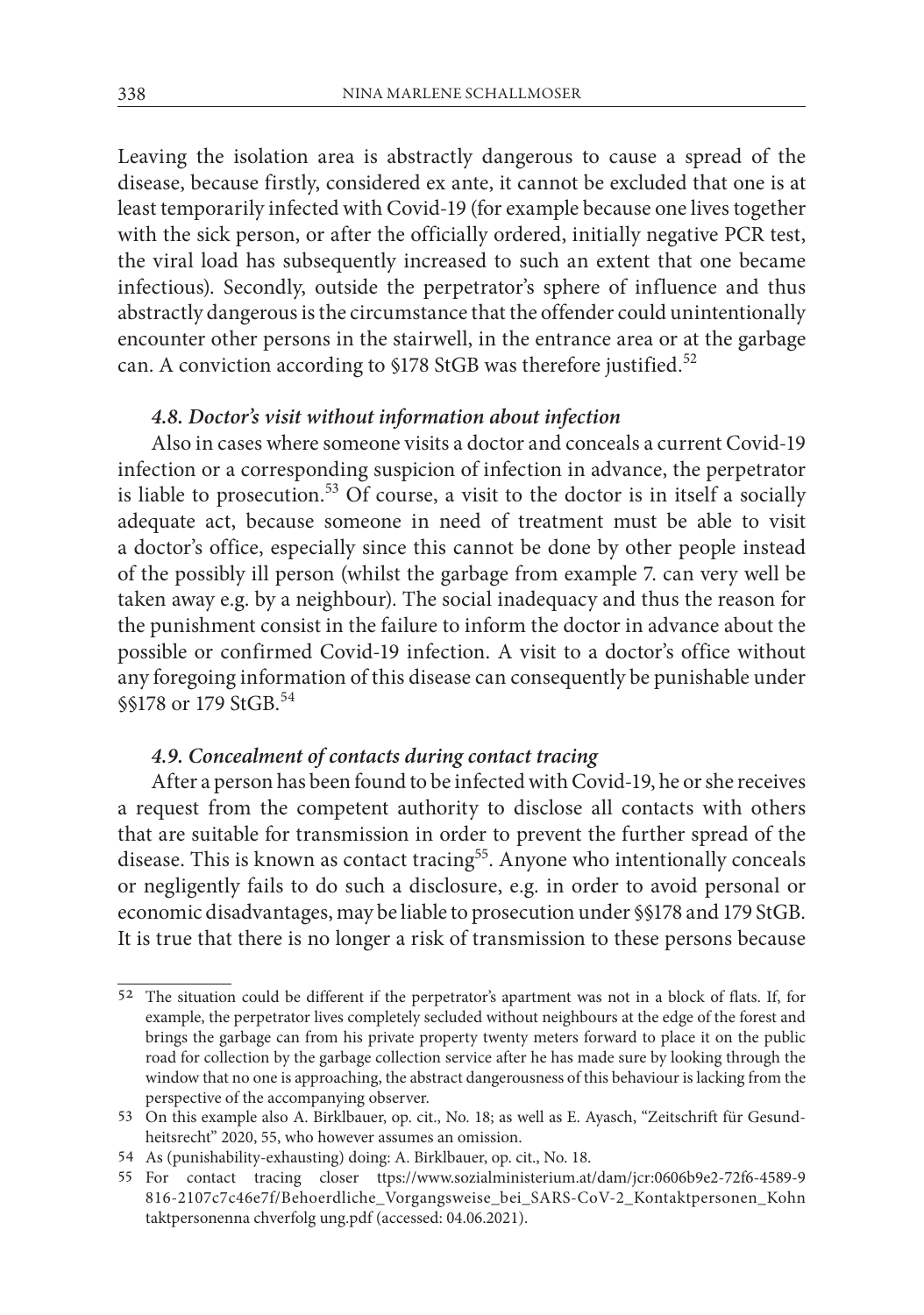the contact suitable for transmission has already ended. However, the failure to disclose their data means that other persons could possibly be infected by *them*. The virus could thus spread, because the perpetrator prevents the persons he or she may have infected from being identified. Depending on the specific facts, this behaviour may consist of action (e.g. lying) or omission (e.g. complete refusal to disclose contact persons). Recourse to §2 StGB is not necessary for the omission variant; the perpetrator does not have to be a guarantor for those who could be endangered by his contacts.

# **Conclusion**

Austrian criminal law is well equipped to deal with this pandemic, especially when criminal and administrative criminal law are viewed together. Administrative criminal law starts with mere disobedience, because preventive measures applicable to all or many are disregarded. Criminal law intervenes, as it should because of the ultima ratio principle, where there is no lesser means, such as administrative law in particular, because the behaviour was individually particularly dangerous. In these cases, however, criminal law knows no pardon: In particular, it does not protect against punishment if it is proven ex post that the offender was completely healthy at the time of the crime – this is the ex ante perspective.

# **Bibliography**

- Ayasch E., *COVID-19 eine Renaissance für §§178, 179 StGB?*, "Zeitschrift für Gesundheitsrecht" 2020, 54.
- Birklbauer A., [in:] Resch R. (ed.), *Das Corona-Handbuch Österreichs Rechtspraxis zur aktuellen Lage*, Vienna 2020.
- Cohen L., *Die Strafbarkeit von Masernpartys*, Vienna 2020.
- Cohen L., *Isolation, Quarantäne, Coronapartys Anwendbarkeit der §§178 f StGB bei Missachtung von COVID-19-Verkehrsbeschränkungen*, "Journal für Strafrecht" 2020, 206.
- Cohen L., *Masernpartys aus der Sicht des Kindeswohls Strafrechtliche Überlegungen zur Reichweite des elterlichen Erziehungsrechts bei Eingriffen in die körperliche Integrität*, "Zeitschrift für Familien- und Erbrecht" 2020, No. 66, 158.
- Flora M., *§ 178*, [in:] O. Triffterer, C. Rosbaud, H. Hinterhofer (eds.), *Salzburger Kommentar zum Strafgesetzbuch*, Vienna 2009
- Fuchs H., Zerbes I., *Strafrecht Allgemeiner Teil I*, 10<sup>th</sup> edition, Vienna 2018.
- Hilf M., *§2* [in:] F. Höpfel, E. Ratz (eds.), *Wiener Kommentar zum Strafgesetzbuch*, 2nd edition, Vienna 2005.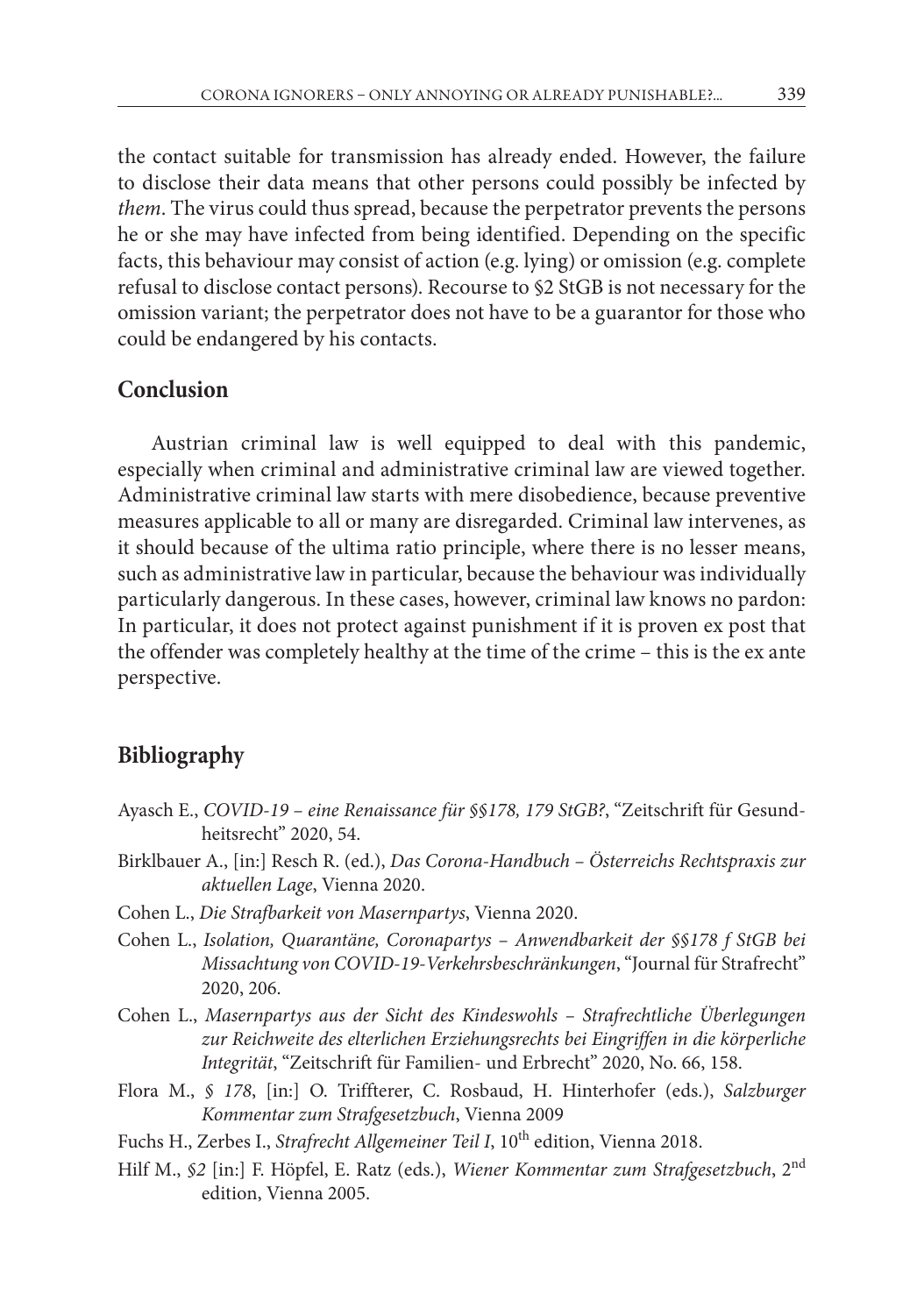- Hinterhofer H., *Zur Strafbarkeit von Sexualkontakten HIV-infizierter Personen nach den §§ 178, 179 StGB*, "Journal für Rechtspolitik" 2002, 99.
- Hinterhofer H., Rosbaud C., *Strafrecht Besonderer Teil II*, 6<sup>th</sup> edition, Vienna 2016.
- Kienapfel D., Höpfel F., Kert R., *Strafrecht Allgemeiner Teil*, 16<sup>th</sup> edition, Vienna 2020.
- Kienapfel D., Schmoller K., *Strafrecht Besonderer Teil III*, 2nd edition, Vienna 2009.
- Murschetz V., *§179* [in:] F. Höpfel, E. Ratz (eds.), *Wiener Kommentar zum Strafgesetzbuch*, 2nd edition, Vienna 2014.
- Rebisant G., *Strafrechtliche Risiken aufgrund COVID-19*, "Grauzonen" 2020/22, 76.
- Schallmoser N., *Besprechung von OLG Graz*, 5.3.2021, 1 Bs 10/21m, "Juristische Blätter" 2021, 473.
- Steininger E., *§2* [in:] O. Triffterer, C. Rosbaud, H. Hinterhofer (eds.), *Salzburger Kommentar zum Strafgesetzbuch*, Vienna 2001.
- Stricker M., *§2* [in:] O. Leukauf, H. Steininger (eds.), *Strafgesetzbuch-Kommentar*, 4th edition, Vienna 2017.
- Tipold A., *§178* [in:] O. Leukauf, H. Steininger (eds.), *Strafgesetzbuch-Kommentar*, 4th edition, Vienna 2017.

#### **summary**

# **Corona Ignorers – Only Annoying or Already Punishable? A Consideration of §§178, 179 Austrian Criminal Code (Endangering People by Infectious Diseases)**

§§178, 179 Austrian Criminal Code, that punish the endangering of other people by infectious diseases, are so-called abstract endangerment offenses. This means, that the mere dangerousness of the perpetrator's behaviour leads to punishability: It must be examined from the view of a participating observer, if the behaviour could theoretically have caused the spread of the disease. It is neither relevant if the behaviour in retrospect actually became "dangerous" nor if it led to an infection of others. From this fact arise certain important consequences. A (healthy) contact person of an infected person does not set an abstract dangerous behaviour in the meaning of §§178, 179 StGB with the mere contact suitable for transmission: Such contact is risky insofar as one could infect oneself, but not abstractly dangerous for others. Although the law does not set any minimum limit for the risk of transmitting a disease to be criminally liable, an abstract dangerousness of the act is only given under certain conditions. It requires sufficient indications at the time of the act that the behaviour of the individual perpetrator in particular could lead to the spread of a disease from the perspective of an accompanying observer (ex ante). Such indications exist firstly in cases in which the perpetrator might suffer from a disease him- or herself and secondly in situations in which the perpetrator engages in activities that are typically dangerous and could particularly cause the spread of a disease. Conversely, it is not sufficient for criminal liability if the dangerousness is below these thresholds,